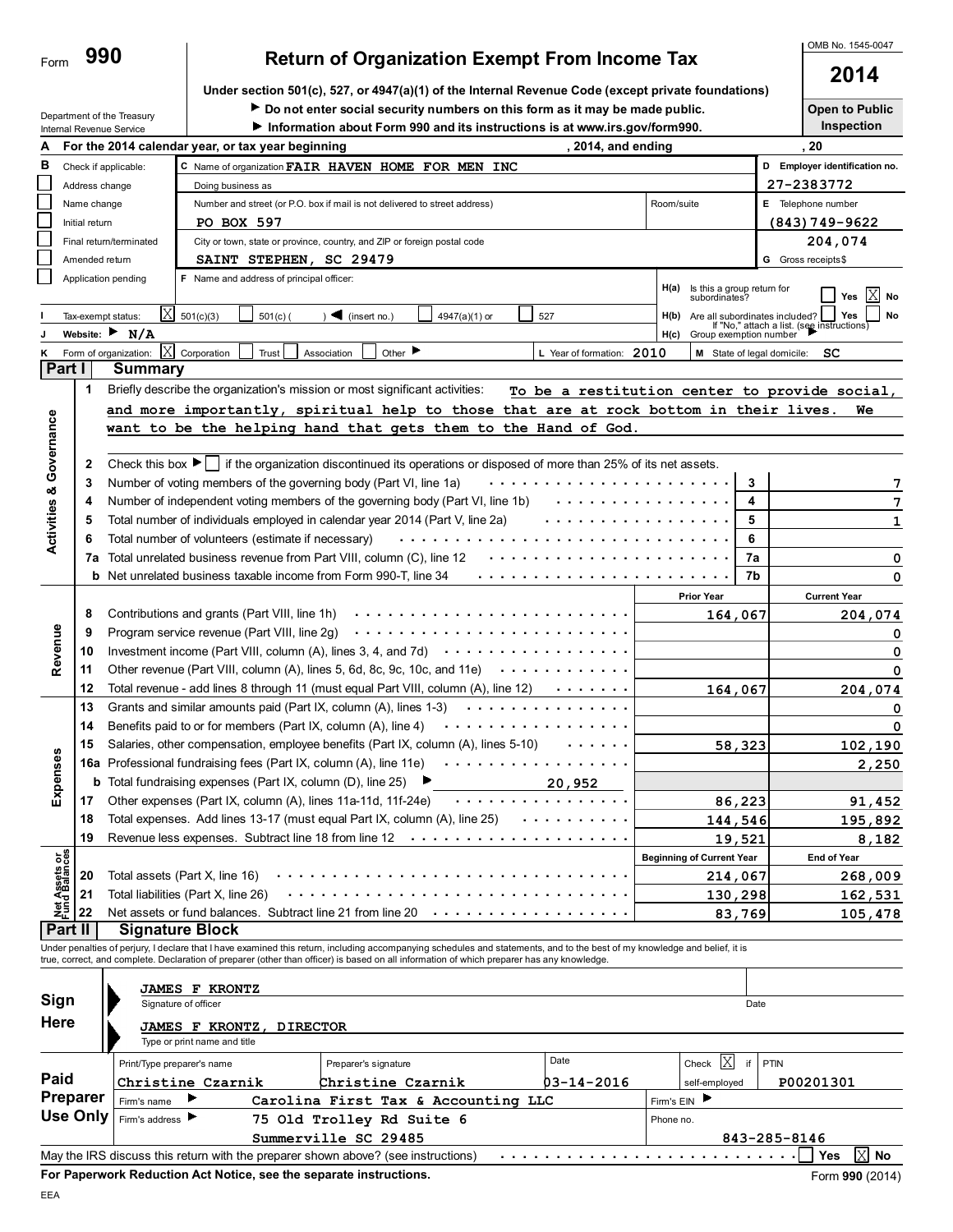|                | Form 990 (2014) FAIR HAVEN HOME FOR MEN INC                                                                                    | 27-2383772 | Page 2          |
|----------------|--------------------------------------------------------------------------------------------------------------------------------|------------|-----------------|
|                | <b>Statement of Program Service Accomplishments</b><br>Part III                                                                |            |                 |
|                |                                                                                                                                |            |                 |
| 1              | Briefly describe the organization's mission:                                                                                   |            |                 |
|                | To be a restitution center to provide social, and more importantly, spiritual help to those                                    |            |                 |
|                | that are at rock bottom in their lives. We want to be the helping hand that gets them to the                                   |            |                 |
|                | Hand of God.                                                                                                                   |            |                 |
| $\overline{2}$ | Did the organization undertake any significant program services during the year which were not listed on the                   |            |                 |
|                |                                                                                                                                |            |                 |
|                | If "Yes," describe these new services on Schedule O.                                                                           |            |                 |
| 3              | Did the organization cease conducting, or make significant changes in how it conducts, any program                             |            |                 |
|                |                                                                                                                                |            |                 |
|                | If "Yes," describe these changes on Schedule O.                                                                                |            |                 |
| 4              | Describe the organization's program service accomplishments for each of its three largest program services, as measured by     |            |                 |
|                | expenses. Section 501(c)(3) and 501(c)(4) organizations are required to report the amount of grants and allocations to others, |            |                 |
|                | the total expenses, and revenue, if any, for each program service reported.                                                    |            |                 |
|                |                                                                                                                                |            |                 |
| 4a             | (Code: ) (Expenses $$$ 96, 412 including grants of $$$ ) (Revenue $$$                                                          |            |                 |
|                | Provided social and spritual help to those that are at rock bottom in their lives and in need                                  |            |                 |
|                | of such help.                                                                                                                  |            |                 |
|                |                                                                                                                                |            |                 |
|                |                                                                                                                                |            |                 |
|                |                                                                                                                                |            |                 |
|                |                                                                                                                                |            |                 |
|                |                                                                                                                                |            |                 |
|                |                                                                                                                                |            |                 |
|                |                                                                                                                                |            |                 |
|                |                                                                                                                                |            |                 |
|                |                                                                                                                                |            |                 |
| 4b             | including grants of \$ (Revenue)<br>(Code: ) (Expenses \$                                                                      |            |                 |
|                |                                                                                                                                |            |                 |
|                |                                                                                                                                |            |                 |
|                |                                                                                                                                |            |                 |
|                |                                                                                                                                |            |                 |
|                |                                                                                                                                |            |                 |
|                |                                                                                                                                |            |                 |
|                |                                                                                                                                |            |                 |
|                |                                                                                                                                |            |                 |
|                |                                                                                                                                |            |                 |
|                |                                                                                                                                |            |                 |
|                |                                                                                                                                |            |                 |
| 4c             | ) (Expenses \$<br>including grants of \$<br>) (Revenue<br>(Code:                                                               | \$         |                 |
|                |                                                                                                                                |            |                 |
|                |                                                                                                                                |            |                 |
|                |                                                                                                                                |            |                 |
|                |                                                                                                                                |            |                 |
|                |                                                                                                                                |            |                 |
|                |                                                                                                                                |            |                 |
|                |                                                                                                                                |            |                 |
|                |                                                                                                                                |            |                 |
|                |                                                                                                                                |            |                 |
|                |                                                                                                                                |            |                 |
| 4d             | Other program services (Describe in Schedule O.)                                                                               |            |                 |
|                | (Expenses \$<br>including grants of \$<br>) (Revenue \$                                                                        |            |                 |
| 4e             | Total program service expenses<br>96,412                                                                                       |            |                 |
| EEA            |                                                                                                                                |            | Form 990 (2014) |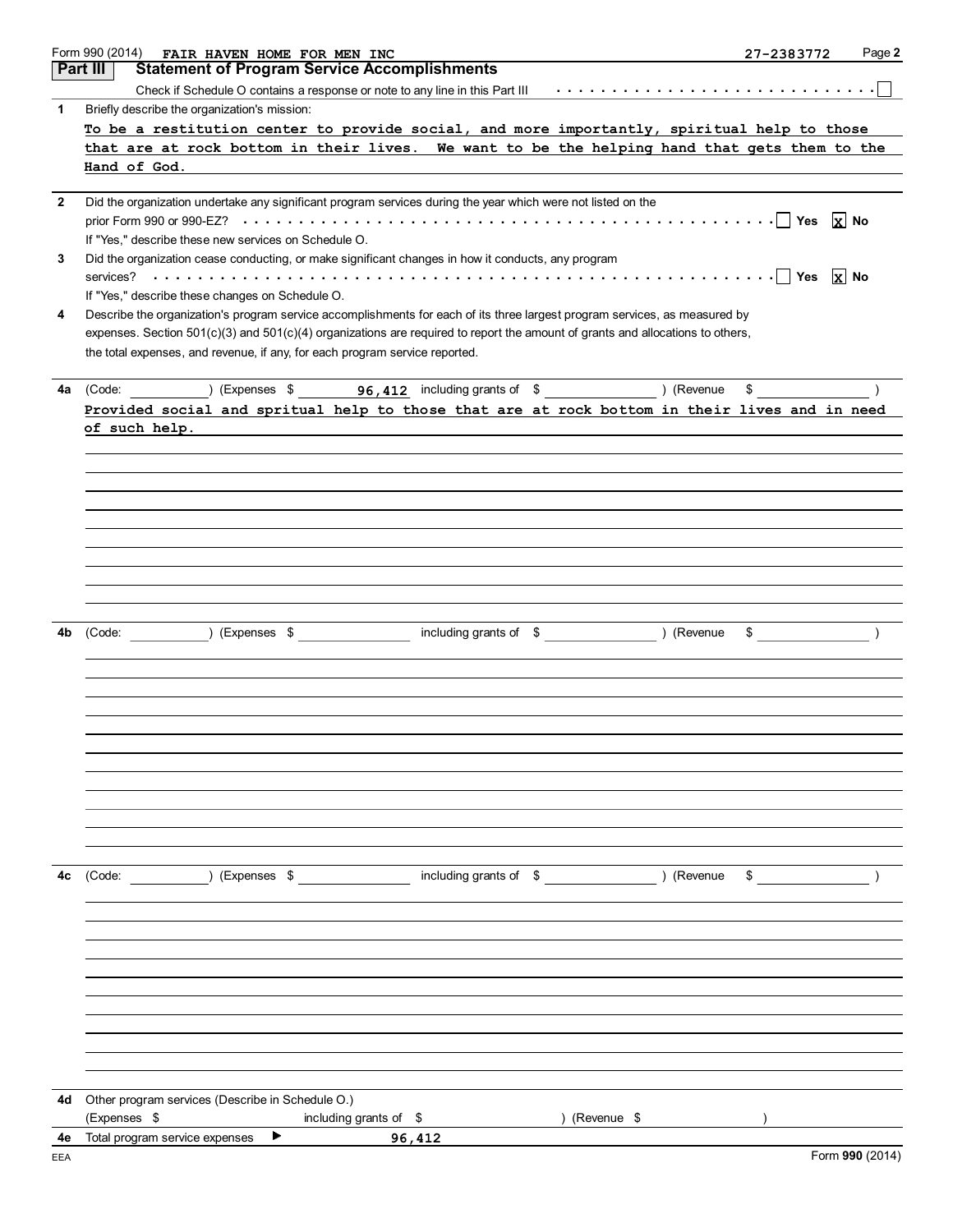|     | Form 990 (2014)<br>27-2383772<br>FAIR HAVEN HOME FOR MEN INC                                                                                                                                                                        |                 |     | Page 3 |
|-----|-------------------------------------------------------------------------------------------------------------------------------------------------------------------------------------------------------------------------------------|-----------------|-----|--------|
|     | <b>Checklist of Required Schedules</b><br><b>Part IV</b>                                                                                                                                                                            |                 |     |        |
|     |                                                                                                                                                                                                                                     |                 | Yes | No     |
| 1.  | Is the organization described in section $501(c)(3)$ or $4947(a)(1)$ (other than a private foundation)? If "Yes,"                                                                                                                   |                 |     |        |
|     |                                                                                                                                                                                                                                     | 1               | Χ   |        |
| 2   | Is the organization required to complete Schedule B, Schedule of Contributors (see instructions)?                                                                                                                                   | $\mathbf{2}$    | Χ   |        |
| 3   | Did the organization engage in direct or indirect political campaign activities on behalf of or in opposition to                                                                                                                    |                 |     |        |
|     | candidates for public office? If "Yes," complete Schedule C, Part I                                                                                                                                                                 | 3               |     | Χ      |
| 4   | Section 501(c)(3) organizations. Did the organization engage in lobbying activities, or have a section 501(h)                                                                                                                       |                 |     |        |
|     | .<br>election in effect during the tax year? If "Yes," complete Schedule C, Part II                                                                                                                                                 | 4               |     | Χ      |
| 5   | Is the organization a section $501(c)(4)$ , $501(c)(5)$ , or $501(c)(6)$ organization that receives membership dues,                                                                                                                |                 |     |        |
|     | assessments, or similar amounts as defined in Revenue Procedure 98-19? If "Yes," complete Schedule C,                                                                                                                               |                 |     |        |
|     |                                                                                                                                                                                                                                     | 5               |     | Χ      |
| 6   | Did the organization maintain any donor advised funds or any similar funds or accounts for which donors                                                                                                                             |                 |     |        |
|     | have the right to provide advice on the distribution or investment of amounts in such funds or accounts? If                                                                                                                         |                 |     |        |
|     | "Yes," complete Schedule D, Part I                                                                                                                                                                                                  | 6               |     | Χ      |
| 7   | Did the organization receive or hold a conservation easement, including easements to preserve open space,                                                                                                                           |                 |     |        |
|     | the environment, historic land areas, or historic structures? If "Yes," complete Schedule D, Part II<br>.                                                                                                                           | 7               |     | Χ      |
| 8   | Did the organization maintain collections of works of art, historical treasures, or other similar assets? If "Yes,"                                                                                                                 |                 |     |        |
|     |                                                                                                                                                                                                                                     | 8               |     | Χ      |
| 9   | Did the organization report an amount in Part X, line 21, for escrow or custodial account liability; serve as a                                                                                                                     |                 |     |        |
|     | custodian for amounts not listed in Part X; or provide credit counseling, debt management, credit repair, or                                                                                                                        |                 |     |        |
|     | debt negotiation services? If "Yes," complete Schedule D, Part IV                                                                                                                                                                   | 9               |     | X      |
| 10  | Did the organization, directly or through a related organization, hold assets in temporarily restricted                                                                                                                             |                 |     |        |
|     | endowments, permanent endowments, or quasi-endowments? If "Yes," complete Schedule D, Part V                                                                                                                                        | 10              |     | Χ      |
| 11  | If the organization's answer to any of the following questions is "Yes," then complete Schedule D, Parts VI,                                                                                                                        |                 |     |        |
|     | VII, VIII, IX, or X as applicable.                                                                                                                                                                                                  |                 |     |        |
| a   | Did the organization report an amount for land, buildings, and equipment in Part X, line 10? If "Yes,"                                                                                                                              |                 |     |        |
|     |                                                                                                                                                                                                                                     | 11a             | Χ   |        |
|     | <b>b</b> Did the organization report an amount for investments - other securities in Part X, line 12 that is 5% or more                                                                                                             |                 |     |        |
|     | of its total assets reported in Part X, line 16? If "Yes," complete Schedule D, Part VII                                                                                                                                            | 11 b            |     | X      |
| C   | Did the organization report an amount for investments - program related in Part X, line 13 that is 5% or more                                                                                                                       |                 |     |        |
|     | of its total assets reported in Part X, line 16? If "Yes," complete Schedule D, Part VIII                                                                                                                                           | 11c             |     | X      |
|     | d Did the organization report an amount for other assets in Part X, line 15 that is 5% or more of its total assets                                                                                                                  |                 |     |        |
|     | reported in Part X, line 16? If "Yes," complete Schedule D, Part IX                                                                                                                                                                 | 11d             |     | X      |
|     | Did the organization report an amount for other liabilities in Part X, line 25? If "Yes," complete Schedule D, Part X                                                                                                               | 11e             |     | Χ      |
|     | Did the organization's separate or consolidated financial statements for the tax year include a footnote that addresses                                                                                                             |                 |     |        |
|     | the organization's liability for uncertain tax positions under FIN 48 (ASC 740)? If "Yes," complete Schedule D, Part X                                                                                                              | 11f             |     | Χ      |
| 12a | Did the organization obtain separate, independent audited financial statements for the tax year? If "Yes," complete                                                                                                                 |                 |     |        |
|     | Schedule D, Parts XI and XII <i>mathematic interpretation</i> of the state of the state of the state of the state of the state of the state of the state of the state of the state of the state of the state of the state of the st | 12a             |     | Χ      |
| b   | Was the organization included in consolidated, independent audited financial statements for the tax year? If "Yes," and if                                                                                                          |                 |     |        |
|     | the organization answered "No" to line 12a, then completing Schedule D, Parts XI and XII is optional<br>.                                                                                                                           | 12b             |     | Χ      |
| 13  | .<br>Is the organization a school described in section $170(b)(1)(A)(ii)$ ? If "Yes," complete Schedule E                                                                                                                           | 13              |     | Χ      |
| 14a | .<br>Did the organization maintain an office, employees, or agents outside of the United States?                                                                                                                                    | 14a             |     | Χ      |
| b   | Did the organization have aggregate revenues or expenses of more than \$10,000 from grantmaking,                                                                                                                                    |                 |     |        |
|     | fundraising, business, investment, and program service activities outside the United States, or aggregate                                                                                                                           |                 |     |        |
|     | foreign investments valued at \$100,000 or more? If "Yes," complete Schedule F, Parts I and IV<br>.                                                                                                                                 | 14b             |     | Χ      |
| 15  | Did the organization report on Part IX, column (A), line 3, more than \$5,000 of grants or other assistance to or                                                                                                                   |                 |     |        |
|     | for any foreign organization? If "Yes," complete Schedule F, Parts II and IV                                                                                                                                                        | 15              |     | Χ      |
| 16  | Did the organization report on Part IX, column (A), line 3, more than \$5,000 of aggregate grants or other                                                                                                                          |                 |     |        |
|     | assistance to or for foreign individuals? If "Yes," complete Schedule F, Parts III and IV                                                                                                                                           | 16              |     | Χ      |
| 17  | Did the organization report a total of more than \$15,000 of expenses for professional fundraising services on                                                                                                                      |                 |     |        |
|     | Part IX, column (A), lines 6 and 11e? If "Yes," complete Schedule G, Part I (see instructions) $\cdots \cdots \cdots \cdots$                                                                                                        | 17              |     | Χ      |
| 18  | Did the organization report more than \$15,000 total of fundraising event gross income and contributions on                                                                                                                         |                 |     |        |
|     |                                                                                                                                                                                                                                     | 18              |     | Χ      |
| 19  | Did the organization report more than \$15,000 of gross income from gaming activities on Part VIII, line 9a?                                                                                                                        |                 |     |        |
|     | If "Yes," complete Schedule G, Part III (a) and a content of the content of the content of the s," complete Schedule G, Part III (a) and content of the content of the content of the content of the content of the content of      | 19              |     | Χ      |
| 20a | .<br>Did the organization operate one or more hospital facilities? If "Yes," complete Schedule H                                                                                                                                    | 20a             |     | Χ      |
| b   |                                                                                                                                                                                                                                     | 20 <sub>b</sub> |     |        |
|     |                                                                                                                                                                                                                                     |                 |     |        |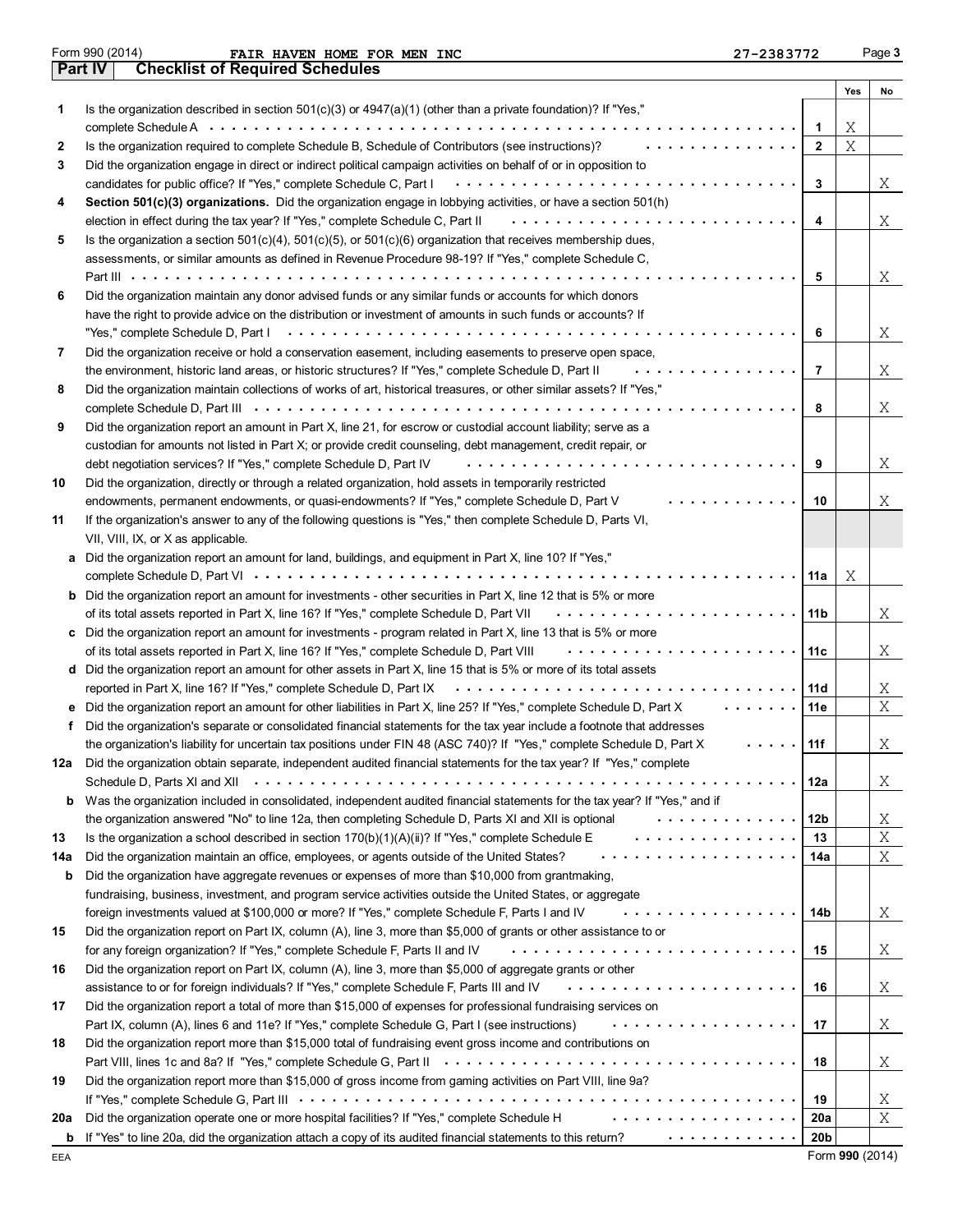|     | Form 990 (2014)<br>27-2383772<br>FAIR HAVEN HOME FOR MEN INC                                                                                                                                          |                 |                 | Page 4 |
|-----|-------------------------------------------------------------------------------------------------------------------------------------------------------------------------------------------------------|-----------------|-----------------|--------|
|     | <b>Checklist of Required Schedules (continued)</b><br><b>Part IV</b>                                                                                                                                  |                 |                 |        |
|     |                                                                                                                                                                                                       |                 | Yes             | No     |
| 21  | Did the organization report more than \$5,000 of grants or other assistance to any domestic organization or                                                                                           |                 |                 |        |
|     | domestic government on Part IX, column (A), line 1? If "Yes," complete Schedule I, Parts I and II                                                                                                     | 21              |                 | X      |
| 22  | Did the organization report more than \$5,000 of grants or other assistance to or for domestic individuals on                                                                                         |                 |                 |        |
|     | Part IX, column (A), line 2? If "Yes," complete Schedule I, Parts I and III                                                                                                                           | 22              |                 | Χ      |
| 23  | Did the organization answer "Yes" to Part VII, Section A, line 3, 4, or 5 about compensation of the                                                                                                   |                 |                 |        |
|     | organization's current and former officers, directors, trustees, key employees, and highest compensated                                                                                               |                 |                 |        |
|     | .<br>employees? If "Yes," complete Schedule J                                                                                                                                                         | 23              |                 | Χ      |
| 24a | Did the organization have a tax-exempt bond issue with an outstanding principal amount of more than                                                                                                   |                 |                 |        |
|     | \$100,000 as of the last day of the year, that was issued after December 31, 2002? If "Yes," answer lines 24b                                                                                         |                 |                 |        |
|     | through 24d and complete Schedule K. If "No," go to line 25a                                                                                                                                          | 24a             |                 | Χ      |
| b   | Did the organization invest any proceeds of tax-exempt bonds beyond a temporary period exception?                                                                                                     | 24b             |                 |        |
| c   | Did the organization maintain an escrow account other than a refunding escrow at any time during the year                                                                                             |                 |                 |        |
|     | to defease any tax-exempt bonds?                                                                                                                                                                      | 24c             |                 |        |
| d   | Did the organization act as an "on behalf of" issuer for bonds outstanding at any time during the year?                                                                                               | 24d             |                 |        |
| 25a | Section 501(c)(3), 501(c)(4), and 501(c)(29) organizations. Did the organization engage in an excess benefit                                                                                          |                 |                 |        |
|     | transaction with a disqualified person during the year? If "Yes," complete Schedule L, Part I                                                                                                         | 25a             |                 | Χ      |
| b   | Is the organization aware that it engaged in an excess benefit transaction with a disqualified person in a prior                                                                                      |                 |                 |        |
|     | year, and that the transaction has not been reported on any of the organization's prior Forms 990 or 990-EZ?                                                                                          |                 |                 |        |
|     | If "Yes," complete Schedule L, Part I                                                                                                                                                                 | 25b             |                 | Χ      |
| 26  | Did the organization report any amount on Part X, line 5, 6, or 22 for receivables from or payables to any                                                                                            |                 |                 |        |
|     | current or former officers, directors, trustees, key employees, highest compensated employees, or                                                                                                     |                 |                 |        |
|     | disqualified persons? If "Yes," complete Schedule L, Part II                                                                                                                                          | 26              |                 | Χ      |
| 27  | Did the organization provide a grant or other assistance to an officer, director, trustee, key employee,                                                                                              |                 |                 |        |
|     | substantial contributor or employee thereof, a grant selection committee member, or to a 35% controlled                                                                                               | 27              |                 | Χ      |
| 28  | entity or family member of any of these persons? If "Yes," complete Schedule L, Part III<br>Was the organization a party to a business transaction with one of the following parties (see Schedule L, |                 |                 |        |
|     |                                                                                                                                                                                                       |                 |                 |        |
|     | Part IV instructions for applicable filing thresholds, conditions, and exceptions):<br>A current or former officer, director, trustee, or key employee? If "Yes," complete Schedule L, Part IV        | 28a             |                 | X      |
| а   |                                                                                                                                                                                                       |                 |                 |        |
| b   | A family member of a current or former officer, director, trustee, or key employee? If "Yes," complete                                                                                                | 28b             |                 | X      |
|     | An entity of which a current or former officer, director, trustee, or key employee (or a family member thereof)                                                                                       |                 |                 |        |
| c   | was an officer, director, trustee, or direct or indirect owner? If "Yes," complete Schedule L, Part IV                                                                                                | 28c             |                 | Χ      |
| 29  | Did the organization receive more than \$25,000 in non-cash contributions? If "Yes," complete Schedule M                                                                                              | 29              |                 | Χ      |
| 30  | Did the organization receive contributions of art, historical treasures, or other similar assets, or qualified                                                                                        |                 |                 |        |
|     | conservation contributions? If "Yes," complete Schedule M $\cdots \cdots \cdots \cdots \cdots \cdots \cdots \cdots \cdots \cdots$                                                                     | 30              |                 | Χ      |
| 31  | Did the organization liquidate, terminate, or dissolve and cease operations? If "Yes," complete Schedule N,                                                                                           |                 |                 |        |
|     |                                                                                                                                                                                                       | 31              |                 | X      |
| 32  | Did the organization sell, exchange, dispose of, or transfer more than 25% of its net assets? If "Yes,"                                                                                               |                 |                 |        |
|     |                                                                                                                                                                                                       | 32              |                 | X      |
| 33  | Did the organization own 100% of an entity disregarded as separate from the organization under Regulations                                                                                            |                 |                 |        |
|     | sections 301.7701-2 and 301.7701-3? If "Yes," complete Schedule R, Part I                                                                                                                             | 33              |                 | Χ      |
| 34  | Was the organization related to any tax-exempt or taxable entity? If "Yes," complete Schedule R, Part II, III,                                                                                        |                 |                 |        |
|     |                                                                                                                                                                                                       | 34              |                 | Χ      |
| 35a |                                                                                                                                                                                                       | 35a             |                 | X      |
| b   | If "Yes" to line 35a, did the organization receive any payment from or engage in any transaction with a                                                                                               |                 |                 |        |
|     | controlled entity within the meaning of section 512(b)(13)? If "Yes," complete Schedule R, Part V, line 2<br>.                                                                                        | 35 <sub>b</sub> |                 |        |
| 36  | Section 501(c)(3) organizations. Did the organization make any transfers to an exempt non-charitable                                                                                                  |                 |                 |        |
|     | related organization? If "Yes," complete Schedule R, Part V, line 2                                                                                                                                   | 36              |                 | Χ      |
| 37  | Did the organization conduct more than 5% of its activities through an entity that is not a related organization                                                                                      |                 |                 |        |
|     | and that is treated as a partnership for federal income tax purposes? If "Yes," complete Schedule R,                                                                                                  |                 |                 |        |
|     |                                                                                                                                                                                                       | 37              |                 | Χ      |
| 38  | Did the organization complete Schedule O and provide explanations in Schedule O for Part VI, lines 11b and                                                                                            |                 |                 |        |
|     | 19? Note. All Form 990 filers are required to complete Schedule O                                                                                                                                     | 38              | Χ               |        |
| EEA |                                                                                                                                                                                                       |                 | Form 990 (2014) |        |

Form **990** (2014)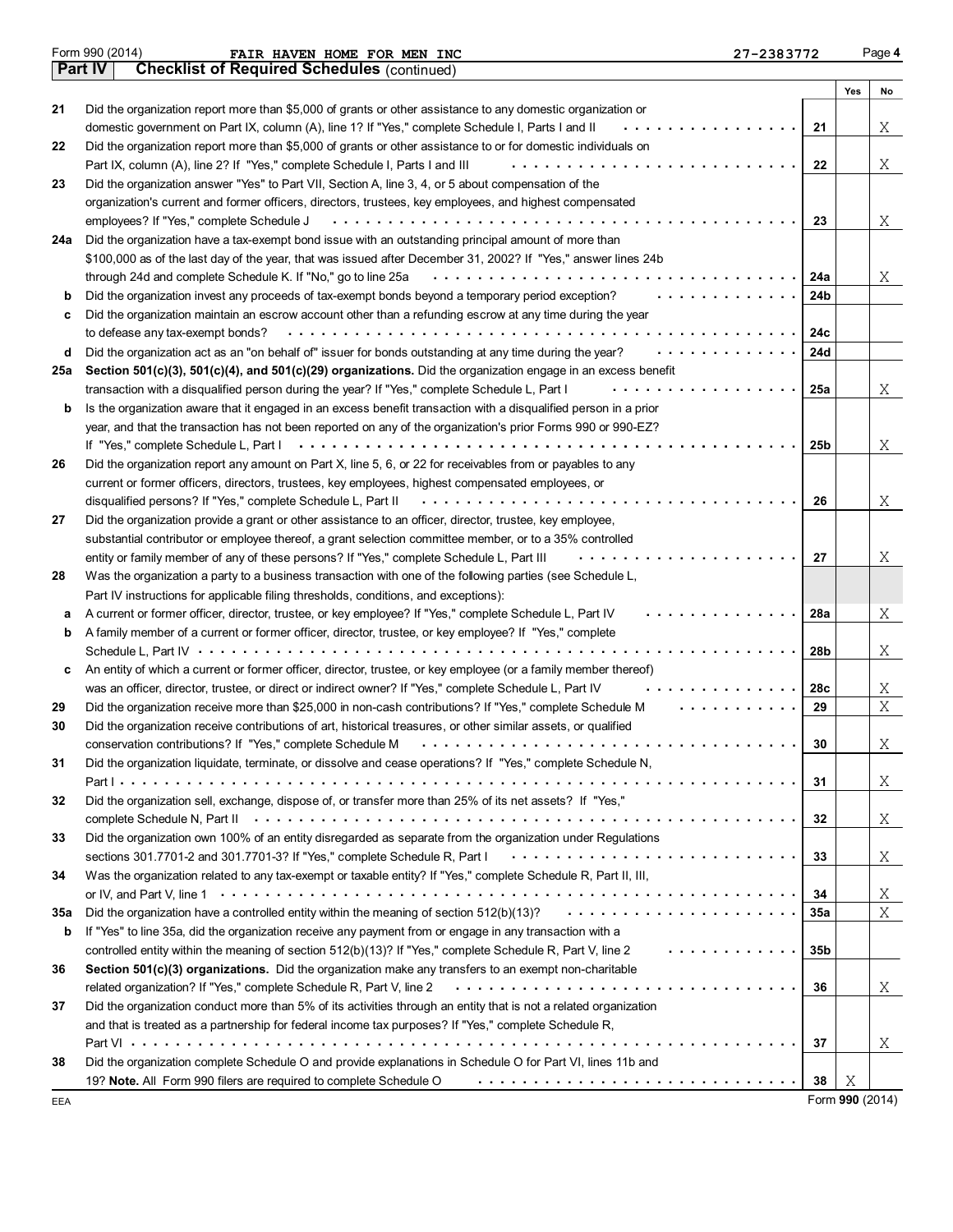|               | Form 990 (2014)<br>FAIR HAVEN HOME FOR MEN INC<br>27-2383772                                                                       |                |     | Page 5    |
|---------------|------------------------------------------------------------------------------------------------------------------------------------|----------------|-----|-----------|
| <b>Part V</b> | <b>Statements Regarding Other IRS Filings and Tax Compliance</b>                                                                   |                |     |           |
|               | Check if Schedule O contains a response or note to any line in this Part V                                                         |                |     |           |
|               |                                                                                                                                    |                | Yes | <b>No</b> |
| 1а            | Enter the number reported in Box 3 of Form 1096. Enter -0- if not applicable<br>1a<br>2                                            |                |     |           |
| b             | Enter the number of Forms W-2G included in line 1a. Enter -0- if not applicable<br>1b<br>0                                         |                |     |           |
| c             | Did the organization comply with backup withholding rules for reportable payments to vendors and                                   |                |     |           |
|               | reportable gaming (gambling) winnings to prize winners?<br>.                                                                       | 1c             | Χ   |           |
| 2a            | Enter the number of employees reported on Form W-3, Transmittal of Wage and Tax                                                    |                |     |           |
|               | Statements, filed for the calendar year ending with or within the year covered by this return<br>2a                                |                |     |           |
| b             | If at least one is reported on line 2a, did the organization file all required federal employment tax returns?                     | 2 <sub>b</sub> | X   |           |
|               | Note. If the sum of lines 1a and 2a is greater than 250, you may be required to e-file (see instructions)                          |                |     |           |
| За            | Did the organization have unrelated business gross income of \$1,000 or more during the year?                                      | За             |     | Χ         |
| b             | If "Yes," has it filed a Form 990-T for this year? If "No" to line 3b, provide an explanation in Schedule O                        | 3b             |     |           |
| 4a            | At any time during the calendar year, did the organization have an interest in, or a signature or other authority                  |                |     |           |
|               | over, a financial account in a foreign country (such as a bank account, securities account, or other financial                     |                |     |           |
|               | $acccount$ ? $\cdots$ $\cdots$ $\cdots$ $\cdots$ $\cdots$ $\cdots$ $\cdots$<br>.                                                   | 4a             |     | Χ         |
| b             | If "Yes," enter the name of the foreign country:                                                                                   |                |     |           |
|               | See instructions for filing requirements for FinCEN Form 114, Report of Foreign Bank and Financial Accounts                        |                |     |           |
|               | (FBAR).                                                                                                                            |                |     |           |
| 5a            | Was the organization a party to a prohibited tax shelter transaction at any time during the tax year?                              | 5a             |     | Χ         |
| b             | Did any taxable party notify the organization that it was or is a party to a prohibited tax shelter transaction?                   | 5b             |     | X         |
| c             | If "Yes" to line 5a or 5b, did the organization file Form 8886-T?                                                                  | 5с             |     |           |
| 6а            | Does the organization have annual gross receipts that are normally greater than \$100,000, and did the                             |                |     |           |
|               | organization solicit any contributions that were not tax deductible as charitable contributions?                                   | 6a             |     | Χ         |
| b             | If "Yes," did the organization include with every solicitation an express statement that such contributions or                     |                |     |           |
|               | gifts were not tax deductible? $\cdots$ , , , , , ,                                                                                | 6b             |     |           |
| 7             | Organizations that may receive deductible contributions under section 170(c).                                                      |                |     |           |
| a             | Did the organization receive a payment in excess of \$75 made partly as a contribution and partly for goods                        |                |     |           |
|               | and services provided to the payor?                                                                                                | 7a             |     |           |
| b             | If "Yes," did the organization notify the donor of the value of the goods or services provided?<br>.                               | 7b             |     |           |
| c             | Did the organization sell, exchange, or otherwise dispose of tangible personal property for which it was                           |                |     |           |
|               |                                                                                                                                    | 7c             |     |           |
| d             | 7d                                                                                                                                 |                |     |           |
| е             | Did the organization receive any funds, directly or indirectly, to pay premiums on a personal benefit contract?                    | 7e             |     |           |
| f             | Did the organization, during the year, pay premiums, directly or indirectly, on a personal benefit contract?                       | 7f             |     |           |
| g             | If the organization received a contribution of qualified intellectual property, did the organization file Form 8899 as required?   | 7g             |     |           |
| h             | If the organization received a contribution of cars, boats, airplanes, or other vehicles, did the organization file a Form 1098-C? | 7h             |     |           |
| 8             | Sponsoring organizations maintaining donor advised funds. Did a donor advised fund maintained by the                               |                |     |           |
|               | sponsoring organization have excess business holdings at any time during the year?                                                 | 8              |     |           |
| 9             | Sponsoring organizations maintaining donor advised funds.                                                                          |                |     |           |
| a             | Did the sponsoring organization make any taxable distributions under section 4966?                                                 | 9a             |     |           |
| b             | Did the sponsoring organization make a distribution to a donor, donor advisor, or related person?                                  | 9b             |     |           |
| 10            | Section 501(c)(7) organizations. Enter:                                                                                            |                |     |           |
| а             | 10a<br>Initiation fees and capital contributions included on Part VIII, line 12                                                    |                |     |           |
| b             | Gross receipts, included on Form 990, Part VIII, line 12, for public use of club facilities<br>10 <sub>b</sub>                     |                |     |           |
| 11            | Section 501(c)(12) organizations. Enter:                                                                                           |                |     |           |
| a             | 11a<br>Gross income from members or shareholders                                                                                   |                |     |           |
| b             | Gross income from other sources (Do not net amounts due or paid to other sources                                                   |                |     |           |
|               | against amounts due or received from them.)<br>11 b                                                                                |                |     |           |
| 12a           | Section 4947(a)(1) non-exempt charitable trusts. Is the organization filing Form 990 in lieu of Form 1041?                         | 12a            |     |           |
| b             | If "Yes," enter the amount of tax-exempt interest received or accrued during the year<br>12 <sub>b</sub>                           |                |     |           |
| 13            | Section 501(c)(29) qualified nonprofit health insurance issuers.                                                                   |                |     |           |
| а             | Is the organization licensed to issue qualified health plans in more than one state?                                               | 13а            |     |           |
|               | Note. See the instructions for additional information the organization must report on Schedule O.                                  |                |     |           |
| b             | Enter the amount of reserves the organization is required to maintain by the states in which                                       |                |     |           |
|               | .<br>13 <sub>b</sub><br>the organization is licensed to issue qualified health plans                                               |                |     |           |
| c             | 13 <sub>c</sub><br>Enter the amount of reserves on hand                                                                            |                |     |           |
| 14a           | Did the organization receive any payments for indoor tanning services during the tax year?                                         | 14a            |     | Χ         |
| b             | If "Yes," has it filed a Form 720 to report these payments? If "No," provide an explanation in Schedule O<br>.                     | 14b            |     |           |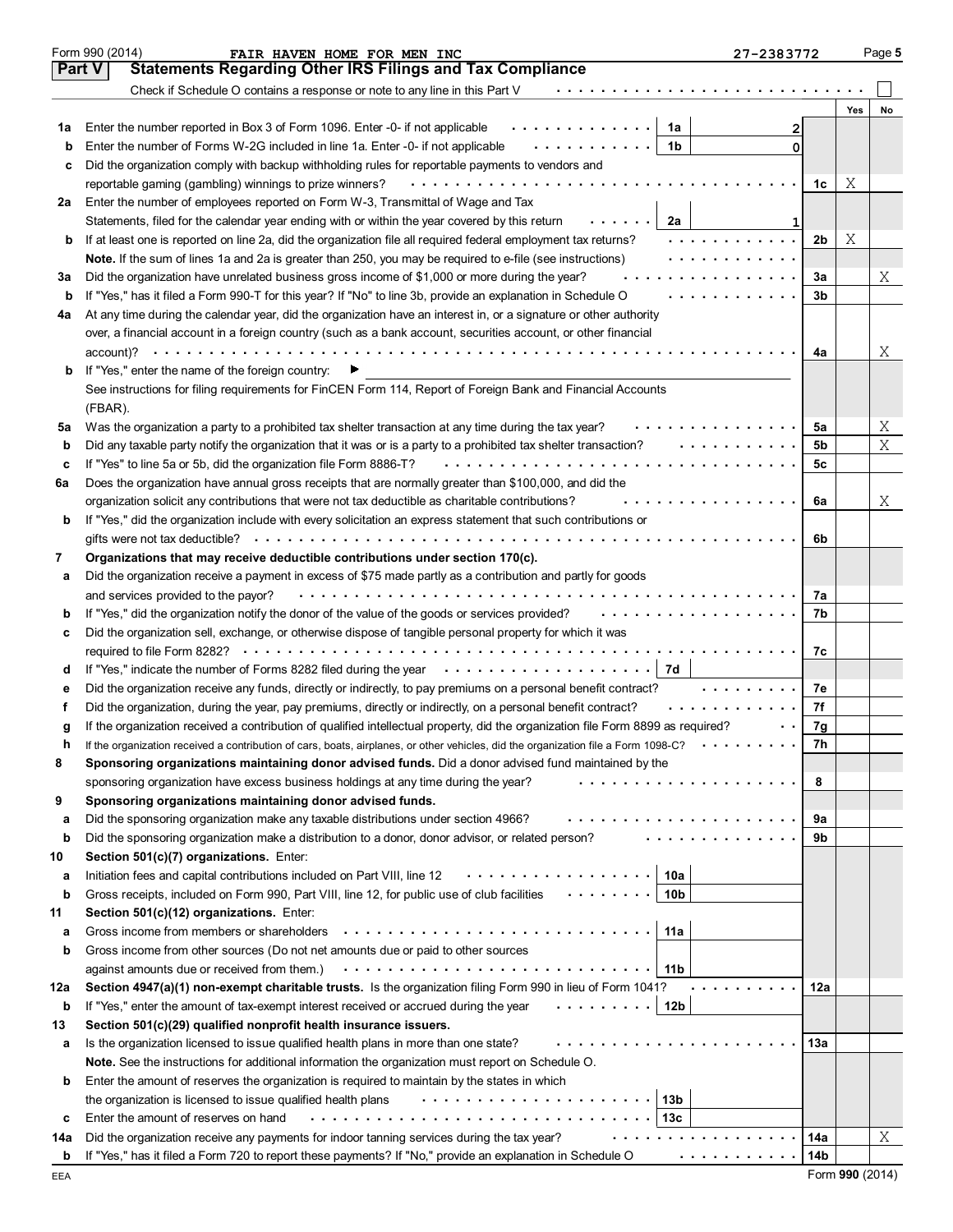|     | Form 990 (2014)<br>FAIR HAVEN HOME FOR MEN INC<br>27-2383772                                                                                                                                          |              |     | Page 6                  |
|-----|-------------------------------------------------------------------------------------------------------------------------------------------------------------------------------------------------------|--------------|-----|-------------------------|
|     | <b>Part VI</b><br>Governance, Management, and Disclosure For each "Yes" response to lines 2 through 7b below, and for a "No"                                                                          |              |     |                         |
|     | response to line 8a, 8b, or 10b below, describe the circumstances, processes, or changes in Schedule O. See instructions.                                                                             |              |     |                         |
|     | Check if Schedule O contains a response or note to any line in this Part VI                                                                                                                           |              |     | X                       |
|     | <b>Section A. Governing Body and Management</b>                                                                                                                                                       |              |     |                         |
|     |                                                                                                                                                                                                       |              | Yes | No                      |
| 1a  | Enter the number of voting members of the governing body at the end of the tax year<br>1a<br>7                                                                                                        |              |     |                         |
|     | If there are material differences in voting rights among members of the governing body, or                                                                                                            |              |     |                         |
|     | if the governing body delegated broad authority to an executive committee or similar                                                                                                                  |              |     |                         |
|     | committee, explain in Schedule O.                                                                                                                                                                     |              |     |                         |
| b   | Enter the number of voting members included in line 1a, above, who are independent<br>1b<br>7                                                                                                         |              |     |                         |
| 2   | Did any officer, director, trustee, or key employee have a family relationship or a business relationship with                                                                                        |              |     |                         |
|     | any other officer, director, trustee, or key employee?<br>$\sim$ 10 $\pm$                                                                                                                             | $\mathbf{2}$ |     | Χ                       |
| 3   | Did the organization delegate control over management duties customarily performed by or under the direct                                                                                             |              |     |                         |
|     | supervision of officers, directors, or trustees, or key employees to a management company or other person?                                                                                            | 3            |     | Χ                       |
| 4   | Did the organization make any significant changes to its governing documents since the prior Form 990 was filed?                                                                                      | 4            |     | Χ                       |
| 5   | Did the organization become aware during the year of a significant diversion of the organization's assets?                                                                                            | 5            |     | X                       |
| 6   | Did the organization have members or stockholders?<br>.                                                                                                                                               | 6            |     | Χ                       |
| 7a  | Did the organization have members, stockholders, or other persons who had the power to elect or appoint                                                                                               |              |     |                         |
|     | one or more members of the governing body?                                                                                                                                                            | 7a           |     | Χ                       |
| b   | Are any governance decisions of the organization reserved to (or subject to approval by) members,<br>stockholders, or persons other than the governing body?                                          | 7b           |     | Χ                       |
| 8   | Did the organization contemporaneously document the meetings held or written actions undertaken during                                                                                                |              |     |                         |
|     | the year by the following:                                                                                                                                                                            |              |     |                         |
| a   | The governing body? $\cdots$ , , , , ,                                                                                                                                                                | 8a           | Χ   |                         |
| b   | Each committee with authority to act on behalf of the governing body?                                                                                                                                 | 8b           | X   |                         |
| 9   | Is there any officer, director, trustee, or key employee listed in Part VII, Section A, who cannot be reached at                                                                                      |              |     |                         |
|     | the organization's mailing address? If "Yes," provide the names and addresses in Schedule O                                                                                                           | 9            |     | Χ                       |
|     | Section B. Policies (This Section B requests information about policies not required by the Internal Revenue Code.)                                                                                   |              |     |                         |
|     |                                                                                                                                                                                                       |              | Yes | No                      |
| 10a | Did the organization have local chapters, branches, or affiliates?                                                                                                                                    | 10a          |     | Χ                       |
| b   | If "Yes," did the organization have written policies and procedures governing the activities of such chapters,                                                                                        |              |     |                         |
|     | affiliates, and branches to ensure their operations are consistent with the organization's exempt purposes?                                                                                           | 10b          |     |                         |
| 11a | Has the organization provided a complete copy of this Form 990 to all members of its governing body before filing the form?                                                                           | 11a          | Χ   |                         |
| b   | Describe in Schedule O the process, if any, used by the organization to review this Form 990.                                                                                                         |              |     |                         |
| 12a | Did the organization have a written conflict of interest policy? If "No," go to line 13                                                                                                               | 12a          | Χ   |                         |
| b   | Were officers, directors, or trustees, and key employees required to disclose annually interests that could give rise to conflicts?                                                                   | 12b          | X   |                         |
| c   | Did the organization regularly and consistently monitor and enforce compliance with the policy? If "Yes,"                                                                                             |              |     |                         |
|     | describe in Schedule O how this was done<br>$\mathbf{r}$ , and $\mathbf{r}$ , and $\mathbf{r}$                                                                                                        | 12c          | Χ   |                         |
| 13  | Did the organization have a written whistleblower policy?                                                                                                                                             | 13           |     | Χ                       |
| 14  | Did the organization have a written document retention and destruction policy?                                                                                                                        | 14           |     | $\overline{\mathbf{X}}$ |
| 15  | Did the process for determining compensation of the following persons include a review and approval by                                                                                                |              |     |                         |
|     | independent persons, comparability data, and contemporaneous substantiation of the deliberation and decision?                                                                                         |              |     |                         |
| а   | The organization's CEO, Executive Director, or top management official                                                                                                                                | 15a          | Χ   |                         |
| b   | Other officers or key employees of the organization                                                                                                                                                   | 15b          | Χ   |                         |
|     | If "Yes" to line 15a or 15b, describe the process in Schedule O (see instructions).<br>Did the organization invest in, contribute assets to, or participate in a joint venture or similar arrangement |              |     |                         |
| 16a | with a taxable entity during the year?                                                                                                                                                                | 16a          |     | Χ                       |
| b   | If "Yes," did the organization follow a written policy or procedure requiring the organization to evaluate its                                                                                        |              |     |                         |
|     | participation in joint venture arrangements under applicable federal tax law, and take steps to safeguard the                                                                                         |              |     |                         |
|     | organization's exempt status with respect to such arrangements?                                                                                                                                       | 16b          |     |                         |
|     | <b>Section C. Disclosure</b>                                                                                                                                                                          |              |     |                         |
| 17  | List the states with which a copy of this Form 990 is required to be filed<br>▶                                                                                                                       |              |     |                         |
| 18  | Section 6104 requires an organization to make its Forms 1023 (or 1024 if applicable), 990, and 990-T (Section 501(c)(3)s only)                                                                        |              |     |                         |
|     | available for public inspection. Indicate how you made these available. Check all that apply.                                                                                                         |              |     |                         |
|     | Own website<br>Another's website<br>ΙXΙ<br>Upon request<br>Other (explain in Schedule O)                                                                                                              |              |     |                         |
| 19  | Describe in Schedule O whether (and if so, how) the organization made its governing documents, conflict of interest policy, and                                                                       |              |     |                         |
|     | financial statements available to the public during the tax year.                                                                                                                                     |              |     |                         |
| 20  | State the name, address, and telephone number of the person who possesses the organization's books and records:                                                                                       |              |     |                         |
|     | JAMES F KRONTZ (843) 749-9622, 1181 TOBACCO RD, SAINT STEPHEN,<br>SC 29479                                                                                                                            |              |     |                         |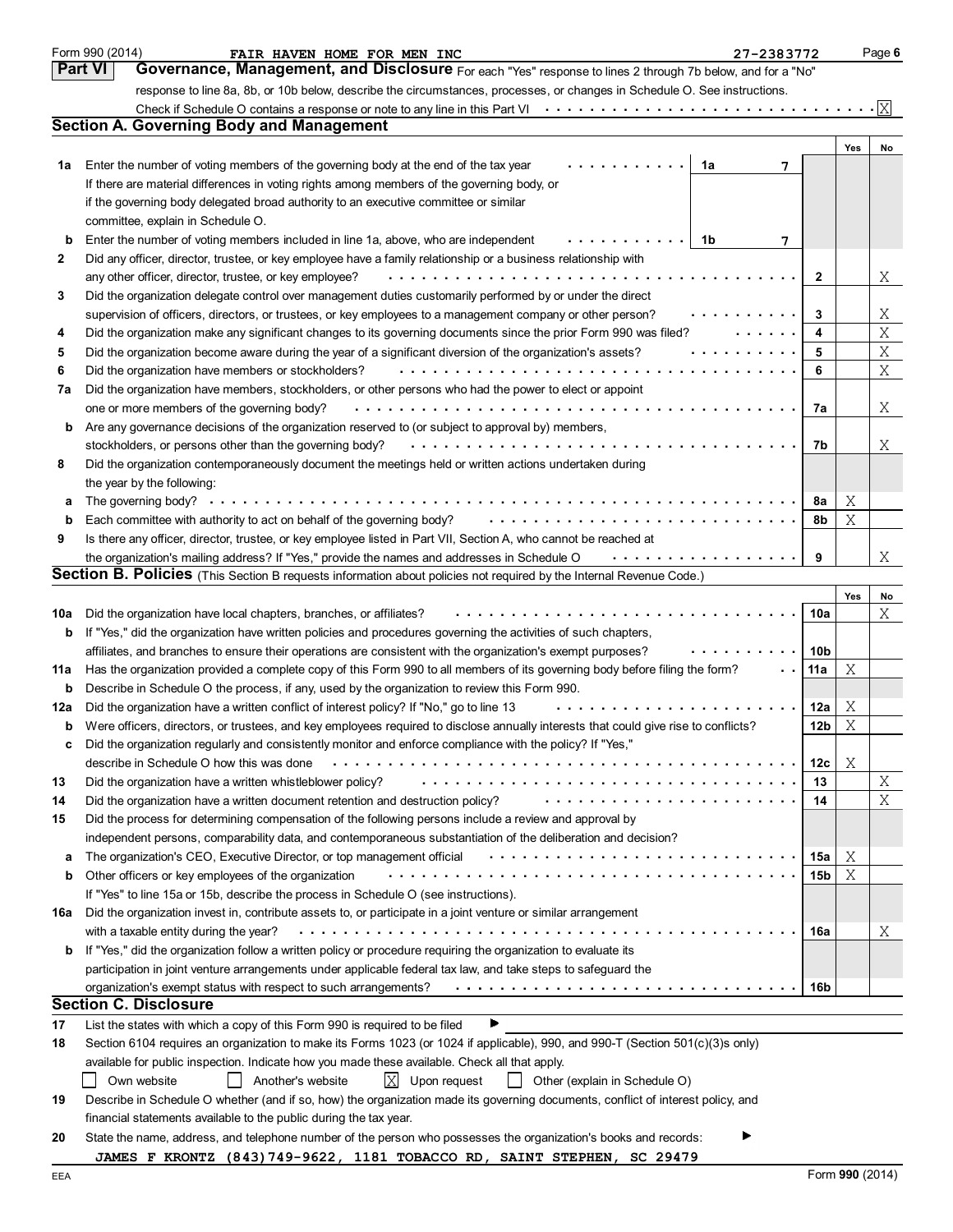| Form 990 (2014)          | FAIR HAVEN HOME FOR MEN INC                                                                                                        | 27-2383772 | Page 7 |
|--------------------------|------------------------------------------------------------------------------------------------------------------------------------|------------|--------|
| <b>Part VII</b>          | Compensation of Officers, Directors, Trustees, Key Employees, Highest Compensated Employees, and<br><b>Independent Contractors</b> |            |        |
|                          | Check if Schedule O contains a response or note to any line in this Part VII                                                       |            |        |
| Section A.               | Officers, Directors, Trustees, Key Employees, and Highest Compensated Employees                                                    |            |        |
| organization's tax year. | 1a Complete this table for all persons required to be listed. Report compensation for the calendar year ending with or within the  |            |        |

List all of the organization's **current** officers, directors, trustees (whether individuals or organizations), regardless of amount of compensation. Enter -0- in columns (D), (E), and (F) if no compensation was paid.

List all of the organization's **current** key employees, if any. See instructions for definition of "key employee."

List the organization's five **current** highest compensated employees (other than an officer, director, trustee, or key employee)

who received reportable compensation (Box 5 of Form W-2 and/or Box 7 of Form 1099-MISC) of more than \$100,000 from the organization and any related organizations.

List all of the organization's **former** officers, key employees, and highest compensated employees who received more than \$100,000 of reportable compensation from the organization and any related organizations.

List all of the organization's **former directors or trustees** that received, in the capacity as a former director or trustee of the organization, more than \$10,000 of reportable compensation from the organization and any related organizations.

List persons in the following order: individual trustees or directors; institutional trustees; officers; key employees; highest compensated employees; and former such persons.

Check this box if neither the organization nor any related organization compensated any current officer, director, or trustee.

|                                                                                                                                                                                                                                                                                                                                                                                                                                                                                                                                                                       |                       | (C)                               |               |         |              |                                                              |       |                     |                                  |                              |
|-----------------------------------------------------------------------------------------------------------------------------------------------------------------------------------------------------------------------------------------------------------------------------------------------------------------------------------------------------------------------------------------------------------------------------------------------------------------------------------------------------------------------------------------------------------------------|-----------------------|-----------------------------------|---------------|---------|--------------|--------------------------------------------------------------|-------|---------------------|----------------------------------|------------------------------|
| (A)                                                                                                                                                                                                                                                                                                                                                                                                                                                                                                                                                                   | (B)                   |                                   |               |         | Position     |                                                              |       | (D)                 | (E)                              | (F)                          |
| Name and Title                                                                                                                                                                                                                                                                                                                                                                                                                                                                                                                                                        | Average               |                                   |               |         |              | (do not check more than one<br>box, unless person is both an |       | Reportable          | Reportable                       | Estimated                    |
|                                                                                                                                                                                                                                                                                                                                                                                                                                                                                                                                                                       | hours per             |                                   |               |         |              | officer and a director/trustee)                              |       | compensation        | compensation from                | amount of                    |
|                                                                                                                                                                                                                                                                                                                                                                                                                                                                                                                                                                       | week (list any        |                                   |               |         |              |                                                              |       | from                | related                          | other                        |
|                                                                                                                                                                                                                                                                                                                                                                                                                                                                                                                                                                       | hours for<br>related  |                                   |               |         |              |                                                              |       | the<br>organization | organizations<br>(W-2/1099-MISC) | compensation<br>from the     |
|                                                                                                                                                                                                                                                                                                                                                                                                                                                                                                                                                                       | organizations         |                                   | Institutional | Officer |              |                                                              | Forme | (W-2/1099-MISC)     |                                  | organization                 |
|                                                                                                                                                                                                                                                                                                                                                                                                                                                                                                                                                                       | below dotted<br>line) |                                   |               |         | Key employee |                                                              |       |                     |                                  | and related<br>organizations |
|                                                                                                                                                                                                                                                                                                                                                                                                                                                                                                                                                                       |                       | Individual trustee<br>or director | I trustee     |         |              |                                                              |       |                     |                                  |                              |
|                                                                                                                                                                                                                                                                                                                                                                                                                                                                                                                                                                       |                       |                                   |               |         |              | Highest compensated<br>employee                              |       |                     |                                  |                              |
|                                                                                                                                                                                                                                                                                                                                                                                                                                                                                                                                                                       |                       |                                   |               |         |              |                                                              |       |                     |                                  |                              |
|                                                                                                                                                                                                                                                                                                                                                                                                                                                                                                                                                                       |                       |                                   |               |         |              |                                                              |       |                     |                                  |                              |
|                                                                                                                                                                                                                                                                                                                                                                                                                                                                                                                                                                       |                       |                                   |               |         |              |                                                              |       |                     |                                  |                              |
| <b>BOARD CHAIRMAN</b>                                                                                                                                                                                                                                                                                                                                                                                                                                                                                                                                                 |                       | Χ                                 |               |         |              |                                                              |       | $\mathbf 0$         | 0                                | 0                            |
|                                                                                                                                                                                                                                                                                                                                                                                                                                                                                                                                                                       |                       |                                   |               |         |              |                                                              |       |                     |                                  |                              |
| <b>BOARD MEMBER</b>                                                                                                                                                                                                                                                                                                                                                                                                                                                                                                                                                   |                       | X                                 |               |         |              |                                                              |       | $\mathbf 0$         | $\mathbf 0$                      | 0                            |
|                                                                                                                                                                                                                                                                                                                                                                                                                                                                                                                                                                       |                       |                                   |               |         |              |                                                              |       |                     |                                  |                              |
| <b>BOARD MEMBER</b>                                                                                                                                                                                                                                                                                                                                                                                                                                                                                                                                                   |                       | X                                 |               |         |              |                                                              |       | $\mathbf 0$         | 0                                | 0                            |
| (4) PASTOR JONATHAN MIXON                                                                                                                                                                                                                                                                                                                                                                                                                                                                                                                                             |                       |                                   |               |         |              |                                                              |       |                     |                                  |                              |
| <b>BOARD MEMBER</b>                                                                                                                                                                                                                                                                                                                                                                                                                                                                                                                                                   |                       | Χ                                 |               |         |              |                                                              |       | 0                   | 0                                | 0                            |
| (5) TRACY SHILLINGLAW<br><u>.</u>                                                                                                                                                                                                                                                                                                                                                                                                                                                                                                                                     | $\frac{1}{2}$         |                                   |               |         |              |                                                              |       |                     |                                  |                              |
| <b>BOARD MEMBER</b>                                                                                                                                                                                                                                                                                                                                                                                                                                                                                                                                                   |                       | Χ                                 |               |         |              |                                                              |       | 0                   | $\mathbf 0$                      | 0                            |
| (6) HUGH GIGGLEMAN<br><u>.</u>                                                                                                                                                                                                                                                                                                                                                                                                                                                                                                                                        |                       |                                   |               |         |              |                                                              |       |                     |                                  |                              |
| <b>BOARD MEMBER</b>                                                                                                                                                                                                                                                                                                                                                                                                                                                                                                                                                   |                       | X                                 |               |         |              |                                                              |       | $\mathbf 0$         | 0                                | 0                            |
| (7) WILLIAM HOFF<br>_______________                                                                                                                                                                                                                                                                                                                                                                                                                                                                                                                                   |                       |                                   |               |         |              |                                                              |       |                     |                                  |                              |
| <b>BOARD MEMBER</b>                                                                                                                                                                                                                                                                                                                                                                                                                                                                                                                                                   |                       | X                                 |               |         |              |                                                              |       | $\mathbf 0$         | $\mathbf 0$                      | 0                            |
| $(8)$ JAMES F KRONTZ _ _ _ _ _ _ _ _ _ _ _ _ _ _ _                                                                                                                                                                                                                                                                                                                                                                                                                                                                                                                    | 40.00                 |                                   |               |         |              |                                                              |       |                     |                                  |                              |
| <b>DIRECTOR</b>                                                                                                                                                                                                                                                                                                                                                                                                                                                                                                                                                       |                       |                                   |               | X       |              |                                                              |       | 58,000              | 0                                | 0                            |
|                                                                                                                                                                                                                                                                                                                                                                                                                                                                                                                                                                       |                       |                                   |               |         |              |                                                              |       |                     |                                  |                              |
|                                                                                                                                                                                                                                                                                                                                                                                                                                                                                                                                                                       |                       |                                   |               |         |              |                                                              |       |                     |                                  |                              |
|                                                                                                                                                                                                                                                                                                                                                                                                                                                                                                                                                                       |                       |                                   |               |         |              |                                                              |       |                     |                                  |                              |
|                                                                                                                                                                                                                                                                                                                                                                                                                                                                                                                                                                       |                       |                                   |               |         |              |                                                              |       |                     |                                  |                              |
| (11)                                                                                                                                                                                                                                                                                                                                                                                                                                                                                                                                                                  |                       |                                   |               |         |              |                                                              |       |                     |                                  |                              |
|                                                                                                                                                                                                                                                                                                                                                                                                                                                                                                                                                                       |                       |                                   |               |         |              |                                                              |       |                     |                                  |                              |
| (12)<br>and a complete the complete state of                                                                                                                                                                                                                                                                                                                                                                                                                                                                                                                          |                       |                                   |               |         |              |                                                              |       |                     |                                  |                              |
|                                                                                                                                                                                                                                                                                                                                                                                                                                                                                                                                                                       |                       |                                   |               |         |              |                                                              |       |                     |                                  |                              |
|                                                                                                                                                                                                                                                                                                                                                                                                                                                                                                                                                                       |                       |                                   |               |         |              |                                                              |       |                     |                                  |                              |
|                                                                                                                                                                                                                                                                                                                                                                                                                                                                                                                                                                       |                       |                                   |               |         |              |                                                              |       |                     |                                  |                              |
| (14)<br>$\begin{array}{cccccccccccccc} \multicolumn{2}{c}{} & \multicolumn{2}{c}{} & \multicolumn{2}{c}{} & \multicolumn{2}{c}{} & \multicolumn{2}{c}{} & \multicolumn{2}{c}{} & \multicolumn{2}{c}{} & \multicolumn{2}{c}{} & \multicolumn{2}{c}{} & \multicolumn{2}{c}{} & \multicolumn{2}{c}{} & \multicolumn{2}{c}{} & \multicolumn{2}{c}{} & \multicolumn{2}{c}{} & \multicolumn{2}{c}{} & \multicolumn{2}{c}{} & \multicolumn{2}{c}{} & \multicolumn{2}{c}{} & \multicolumn{2}{c}{} & \$<br>$\frac{1}{2}$ and $\frac{1}{2}$ and $\frac{1}{2}$ and $\frac{1}{2}$ |                       |                                   |               |         |              |                                                              |       |                     |                                  |                              |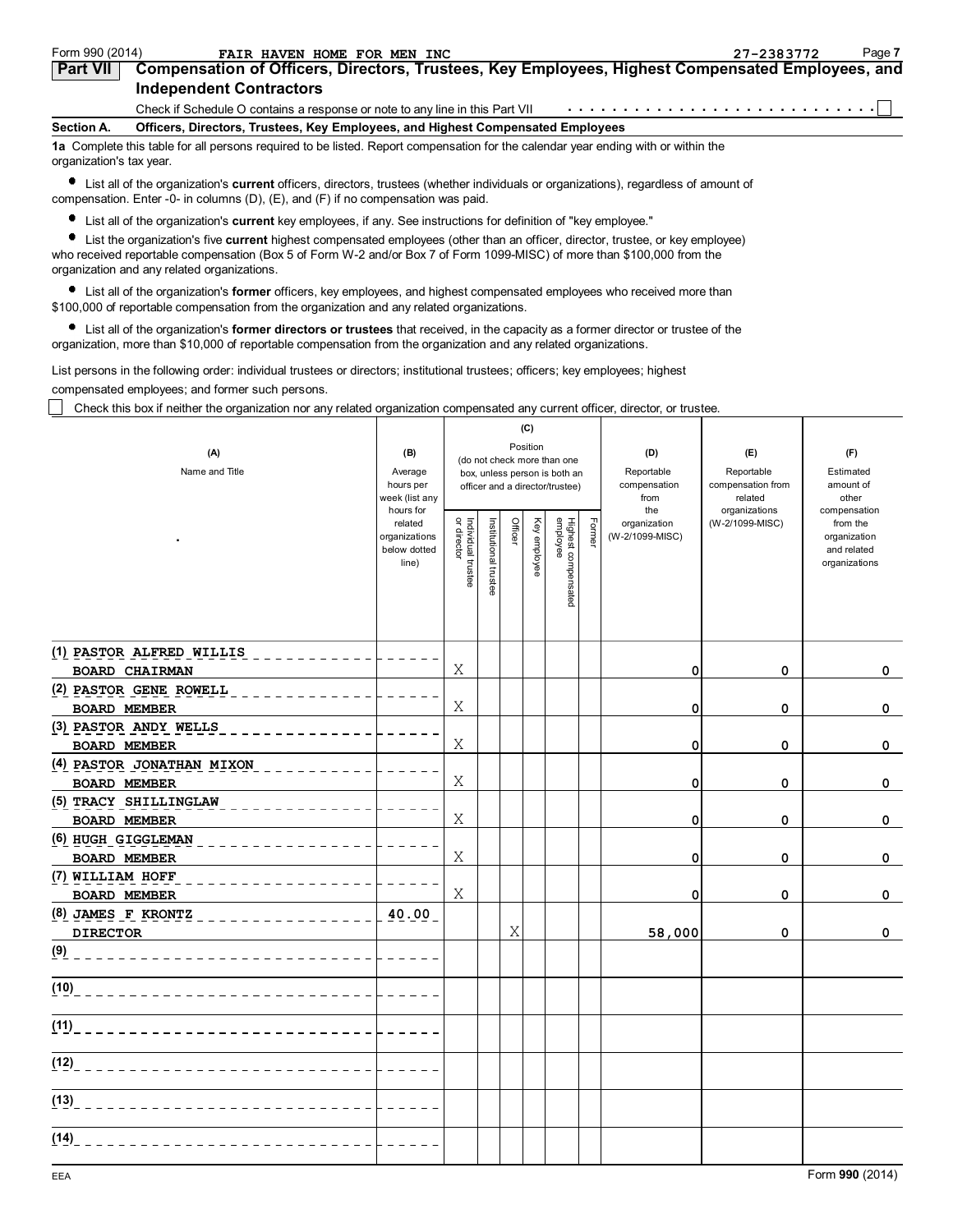Form 990 (2014) Page **8 FAIR HAVEN HOME FOR MEN INC 27-2383772**

| <b>Part VII</b> | Section A. Officers, Directors, Trustees, Key Employees, and Highest Compensated Employees (continued)                                                                                                                                                    |                                                                |                                                                                                                    |                       |         |              |                                 |        |                                                  |                                                   |                                        |                                                                          |    |
|-----------------|-----------------------------------------------------------------------------------------------------------------------------------------------------------------------------------------------------------------------------------------------------------|----------------------------------------------------------------|--------------------------------------------------------------------------------------------------------------------|-----------------------|---------|--------------|---------------------------------|--------|--------------------------------------------------|---------------------------------------------------|----------------------------------------|--------------------------------------------------------------------------|----|
|                 | (A)<br>Name and title                                                                                                                                                                                                                                     |                                                                | (C)<br>Position<br>(do not check more than one<br>box, unless person is both an<br>officer and a director/trustee) |                       |         |              |                                 |        | (D)<br>Reportable<br>compensation<br>from<br>the | (F)<br>Reportable<br>compensation from<br>related | (F)<br>Estimated<br>amount of<br>other |                                                                          |    |
|                 |                                                                                                                                                                                                                                                           | hours for<br>related<br>organizations<br>below dotted<br>line) | Individual trustee<br>or director                                                                                  | Institutional trustee | Officer | Key employee | Highest compensated<br>employee | Former | organization<br>(W-2/1099-MISC)                  | organizations<br>(W-2/1099-MISC)                  |                                        | compensation<br>from the<br>organization<br>and related<br>organizations |    |
|                 | $(15)$ <sub>-------------------------</sub>                                                                                                                                                                                                               |                                                                |                                                                                                                    |                       |         |              |                                 |        |                                                  |                                                   |                                        |                                                                          |    |
| (16)            | ---------------------------                                                                                                                                                                                                                               |                                                                |                                                                                                                    |                       |         |              |                                 |        |                                                  |                                                   |                                        |                                                                          |    |
|                 |                                                                                                                                                                                                                                                           |                                                                |                                                                                                                    |                       |         |              |                                 |        |                                                  |                                                   |                                        |                                                                          |    |
| (18)            | ---------------------------                                                                                                                                                                                                                               |                                                                |                                                                                                                    |                       |         |              |                                 |        |                                                  |                                                   |                                        |                                                                          |    |
| (19)            | ______________________________                                                                                                                                                                                                                            |                                                                |                                                                                                                    |                       |         |              |                                 |        |                                                  |                                                   |                                        |                                                                          |    |
| (20)            |                                                                                                                                                                                                                                                           |                                                                |                                                                                                                    |                       |         |              |                                 |        |                                                  |                                                   |                                        |                                                                          |    |
| (21)            | ______________________________                                                                                                                                                                                                                            |                                                                |                                                                                                                    |                       |         |              |                                 |        |                                                  |                                                   |                                        |                                                                          |    |
| (22)            | ______________________________                                                                                                                                                                                                                            |                                                                |                                                                                                                    |                       |         |              |                                 |        |                                                  |                                                   |                                        |                                                                          |    |
|                 |                                                                                                                                                                                                                                                           |                                                                |                                                                                                                    |                       |         |              |                                 |        |                                                  |                                                   |                                        |                                                                          |    |
|                 |                                                                                                                                                                                                                                                           |                                                                |                                                                                                                    |                       |         |              |                                 |        |                                                  |                                                   |                                        |                                                                          |    |
| (25)            |                                                                                                                                                                                                                                                           |                                                                |                                                                                                                    |                       |         |              |                                 |        |                                                  |                                                   |                                        |                                                                          |    |
| 1b<br>c         | Total from continuation sheets to Part VII, Section A                                                                                                                                                                                                     |                                                                | .                                                                                                                  |                       |         |              |                                 |        |                                                  |                                                   |                                        |                                                                          |    |
| d<br>2          | Total (add lines 1b and 1c) $\cdots \cdots \cdots \cdots \cdots \cdots \cdots \cdots \cdots \cdots$<br>Total number of individuals (including but not limited to those listed above) who received more than \$100,000 of                                  |                                                                |                                                                                                                    |                       |         |              |                                 |        | 58,000                                           | $\mathbf 0$                                       |                                        |                                                                          | 0  |
|                 | reportable compensation from the organization                                                                                                                                                                                                             |                                                                |                                                                                                                    |                       |         |              |                                 |        |                                                  | 0                                                 |                                        | Yes                                                                      | No |
| 3               | Did the organization list any former officer, director, or trustee, key employee, or highest compensated<br>employee on line 1a? If "Yes," complete Schedule J for such individual                                                                        |                                                                |                                                                                                                    |                       |         |              |                                 |        |                                                  |                                                   | 3                                      |                                                                          | Χ  |
| 4               | For any individual listed on line 1a, is the sum of reportable compensation and other compensation from the                                                                                                                                               |                                                                |                                                                                                                    |                       |         |              |                                 |        |                                                  |                                                   |                                        |                                                                          |    |
|                 | organization and related organizations greater than \$150,000? If "Yes," complete Schedule J for such                                                                                                                                                     |                                                                |                                                                                                                    |                       |         |              |                                 |        |                                                  |                                                   | 4                                      |                                                                          | Χ  |
| 5               | Did any person listed on line 1a receive or accrue compensation from any unrelated organization or individual<br>for services rendered to the organization? If "Yes," complete Schedule J for such person                                                 |                                                                |                                                                                                                    |                       |         |              |                                 |        |                                                  |                                                   | 5                                      |                                                                          | Χ  |
|                 | <b>Section B. Independent Contractors</b>                                                                                                                                                                                                                 |                                                                |                                                                                                                    |                       |         |              |                                 |        |                                                  |                                                   |                                        |                                                                          |    |
| 1               | Complete this table for your five highest compensated independent contractors that received more than \$100,000 of<br>compensation from the organization. Report compensation for the calendar year ending with or within the organization's tax<br>year. |                                                                |                                                                                                                    |                       |         |              |                                 |        |                                                  |                                                   |                                        |                                                                          |    |
|                 | (A)<br>Name and business address                                                                                                                                                                                                                          |                                                                |                                                                                                                    |                       |         |              |                                 |        | (B)<br>Description of services                   |                                                   |                                        | (C)<br>Compensation                                                      |    |
|                 |                                                                                                                                                                                                                                                           |                                                                |                                                                                                                    |                       |         |              |                                 |        |                                                  |                                                   |                                        |                                                                          |    |
|                 |                                                                                                                                                                                                                                                           |                                                                |                                                                                                                    |                       |         |              |                                 |        |                                                  |                                                   |                                        |                                                                          |    |
|                 |                                                                                                                                                                                                                                                           |                                                                |                                                                                                                    |                       |         |              |                                 |        |                                                  |                                                   |                                        |                                                                          |    |
| 2               | Total number of independent contractors (including but not limited to those listed above) who                                                                                                                                                             |                                                                |                                                                                                                    |                       |         |              |                                 |        |                                                  |                                                   |                                        |                                                                          |    |

 $\blacktriangleright$ 

received more than \$100,000 of compensation from the organization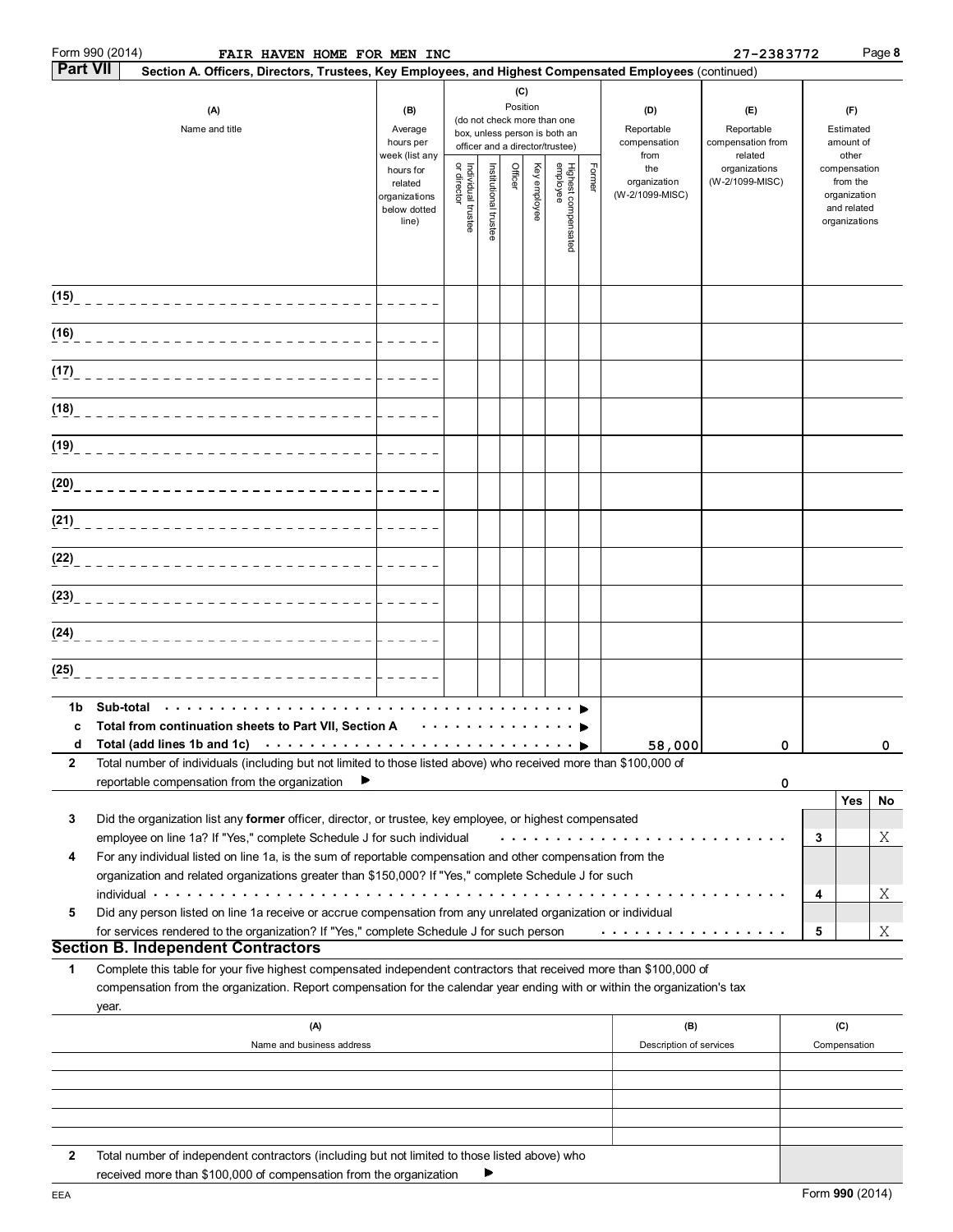|           | Form 990 (2014)                                                                        | FAIR HAVEN HOME FOR MEN INC |                      |                      |                                                    | 27-2383772                              | Page 9                                                           |
|-----------|----------------------------------------------------------------------------------------|-----------------------------|----------------------|----------------------|----------------------------------------------------|-----------------------------------------|------------------------------------------------------------------|
| Part VIII | <b>Statement of Revenue</b>                                                            |                             |                      |                      |                                                    |                                         |                                                                  |
|           | Check if Schedule O contains a response or note to any line in this Part VIII          |                             |                      | (A)<br>Total revenue | (B)<br>Related or<br>exempt<br>function<br>revenue | (C)<br>Unrelated<br>business<br>revenue | (D)<br>Revenue<br>excluded from tax<br>under sections<br>512-514 |
| 1a        | Federated campaigns                                                                    | 1a                          |                      |                      |                                                    |                                         |                                                                  |
|           | Membership dues<br>b                                                                   | 1b                          |                      |                      |                                                    |                                         |                                                                  |
| c         | Fundraising events                                                                     | 1c                          |                      |                      |                                                    |                                         |                                                                  |
|           | Related organizations<br>d                                                             | 1d                          |                      |                      |                                                    |                                         |                                                                  |
| е         | Government grants (contributions)                                                      | 1e                          |                      |                      |                                                    |                                         |                                                                  |
| f.        | All other contributions, gifts, grants,                                                |                             |                      |                      |                                                    |                                         |                                                                  |
|           | and similar amounts not included above                                                 | 1f                          | 204,074              |                      |                                                    |                                         |                                                                  |
|           | Noncash contributions included in lines 1a-1f: \$<br>g                                 |                             | 3,800                |                      |                                                    |                                         |                                                                  |
|           | Total. Add lines 1a-1f ▶<br>h.                                                         |                             |                      | 204,074              |                                                    |                                         |                                                                  |
|           |                                                                                        |                             | <b>Business Code</b> |                      |                                                    |                                         |                                                                  |
| 2a        |                                                                                        |                             |                      |                      |                                                    |                                         |                                                                  |
|           | b<br><u> 1980 - Johann Barn, fransk politik (d. 1980)</u>                              |                             |                      |                      |                                                    |                                         |                                                                  |
| c         |                                                                                        |                             |                      |                      |                                                    |                                         |                                                                  |
|           | d                                                                                      |                             |                      |                      |                                                    |                                         |                                                                  |
| е         |                                                                                        |                             |                      |                      |                                                    |                                         |                                                                  |
|           | f All other program service revenue $\cdots$                                           |                             |                      |                      |                                                    |                                         |                                                                  |
|           |                                                                                        |                             |                      |                      |                                                    |                                         |                                                                  |
| 3         | Investment income (including dividends, interest,<br>and other similar amounts) ▶      |                             |                      |                      |                                                    |                                         |                                                                  |
|           | Income from investment of tax-exempt bond proceeds                                     |                             | .                    |                      |                                                    |                                         |                                                                  |
| 4<br>5    |                                                                                        |                             |                      |                      |                                                    |                                         |                                                                  |
|           |                                                                                        |                             |                      |                      |                                                    |                                         |                                                                  |
|           | 6a Gross rents                                                                         | (i) Real                    | (ii) Personal        |                      |                                                    |                                         |                                                                  |
|           | <b>b</b> Less: rental expenses $\cdots$                                                |                             |                      |                      |                                                    |                                         |                                                                  |
|           | <b>c</b> Rental income or (loss) $\cdot \cdot \cdot$                                   |                             |                      |                      |                                                    |                                         |                                                                  |
|           | d Net rental income or (loss) (a) and a series are all the Net rental income or (loss) |                             |                      |                      |                                                    |                                         |                                                                  |
|           | 7a Gross amount from sales of                                                          | (i) Securities              | (ii) Other           |                      |                                                    |                                         |                                                                  |
|           | assets other than inventory                                                            |                             |                      |                      |                                                    |                                         |                                                                  |
|           | <b>b</b> Less: cost or other basis                                                     |                             |                      |                      |                                                    |                                         |                                                                  |
|           | and sales expenses<br>$\sim$ 100 $\sim$ 100 $\sim$                                     |                             |                      |                      |                                                    |                                         |                                                                  |
|           | <b>c</b> Gain or (loss) $\cdots$                                                       |                             | ▶                    |                      |                                                    |                                         |                                                                  |
|           | 8a Gross income from fundraising                                                       |                             |                      |                      |                                                    |                                         |                                                                  |
|           | events (not including<br>$\frac{1}{2}$                                                 |                             |                      |                      |                                                    |                                         |                                                                  |
|           | of contributions reported on line 1c).                                                 |                             |                      |                      |                                                    |                                         |                                                                  |
|           | See Part IV, line $18 \cdot \cdot \cdot \cdot \cdot \cdot \cdot \cdot \cdot \cdot$ a   |                             |                      |                      |                                                    |                                         |                                                                  |
|           | b Less: direct expenses b                                                              |                             |                      |                      |                                                    |                                         |                                                                  |
|           | c Net income or (loss) from fundraising events ▶                                       |                             |                      |                      |                                                    |                                         |                                                                  |
|           | 9a Gross income from gaming activities.                                                |                             |                      |                      |                                                    |                                         |                                                                  |
|           | See Part IV, line $19 \cdot \cdot \cdot \cdot \cdot \cdot \cdot \cdot \cdot \cdot$ a   |                             |                      |                      |                                                    |                                         |                                                                  |
|           | b Less: direct expenses b                                                              |                             |                      |                      |                                                    |                                         |                                                                  |
|           |                                                                                        |                             |                      |                      |                                                    |                                         |                                                                  |
|           | 10a Gross sales of inventory, less                                                     |                             |                      |                      |                                                    |                                         |                                                                  |
|           | returns and allowances $\cdots$ ,  a                                                   |                             |                      |                      |                                                    |                                         |                                                                  |
|           | <b>b</b> Less: cost of goods sold $\cdots$ <b>b</b>                                    |                             |                      |                      |                                                    |                                         |                                                                  |
|           | c Net income or (loss) from sales of inventory $\dots \dots \dots$                     |                             |                      |                      |                                                    |                                         |                                                                  |
|           | Miscellaneous Revenue                                                                  |                             | <b>Business Code</b> |                      |                                                    |                                         |                                                                  |
| 11a       |                                                                                        |                             |                      |                      |                                                    |                                         |                                                                  |
|           | b<br><u> 1980 - Andrea Andrew Maria (h. 1980).</u>                                     |                             |                      |                      |                                                    |                                         |                                                                  |
| c         |                                                                                        |                             |                      |                      |                                                    |                                         |                                                                  |
|           | d All other revenue                                                                    |                             |                      |                      |                                                    |                                         |                                                                  |
|           | e Total. Add lines 11a-11d (a) ▶                                                       |                             |                      |                      |                                                    |                                         |                                                                  |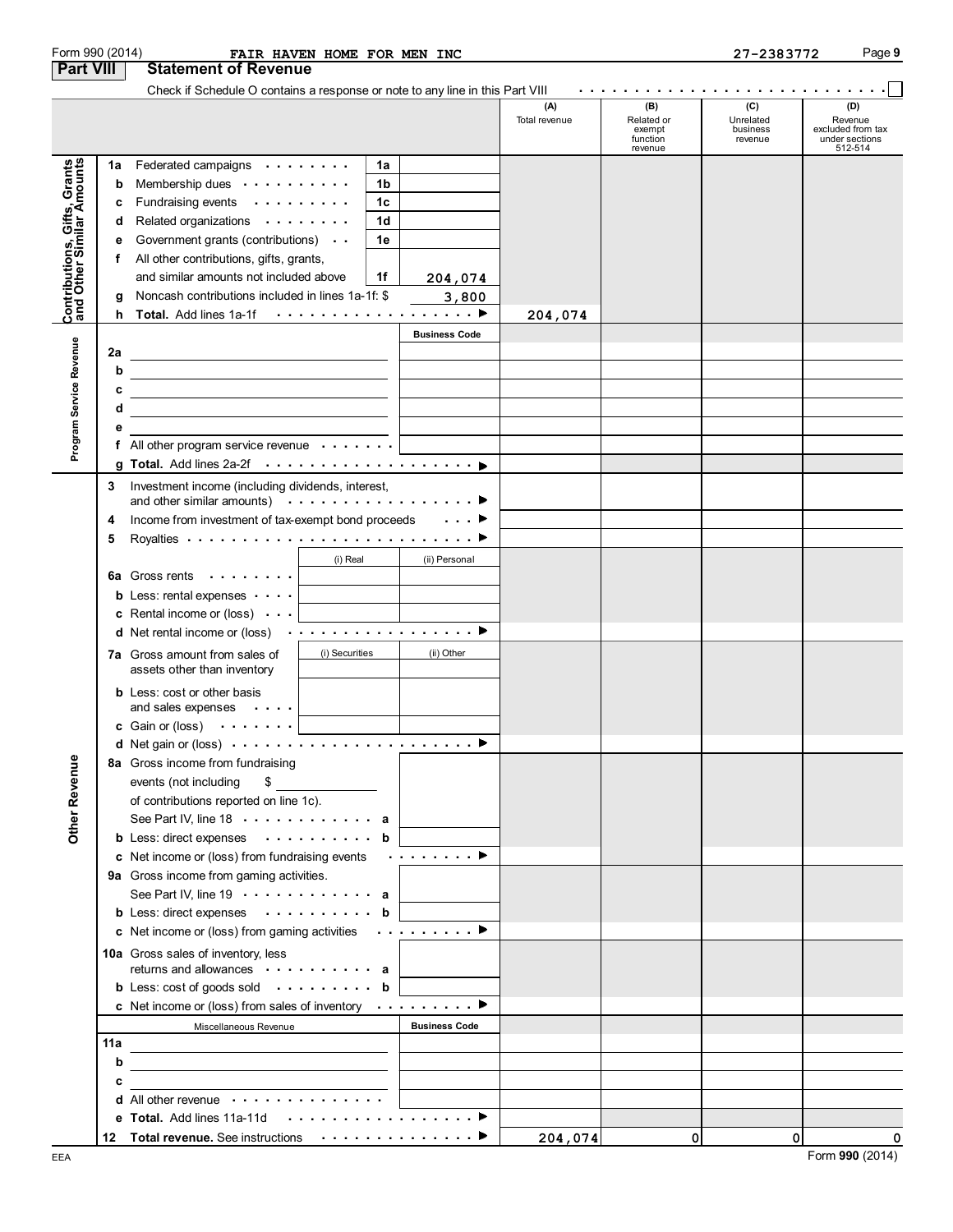## Form 990 (2014) Page **10 FAIR HAVEN HOME FOR MEN INC 27-2383772**

|              | Section 501(c)(3) and 501(c)(4) organizations must complete all columns. All other organizations must complete column (A). |                |                 |                  |             |
|--------------|----------------------------------------------------------------------------------------------------------------------------|----------------|-----------------|------------------|-------------|
|              | Check if Schedule O contains a response or note to any line in this Part IX                                                | (A)            | (B)             | (C)              | (D)         |
|              | Do not include amounts reported on lines 6b, 7b,                                                                           | Total expenses | Program service | Management and   | Fundraising |
|              | 8b, 9b, and 10b of Part VIII.                                                                                              |                | expenses        | general expenses | expenses    |
| 1            | Grants and other assistance to domestic organizations<br>and domestic governments. See Part IV, line 21                    |                |                 |                  |             |
| $\mathbf{2}$ | Grants and other assistance to domestic                                                                                    |                |                 |                  |             |
|              | individuals. See Part IV, line 22                                                                                          |                |                 |                  |             |
| 3            | Grants and other assistance to foreign                                                                                     |                |                 |                  |             |
|              | organizations, foreign governments, and foreign                                                                            |                |                 |                  |             |
|              | individuals. See Part IV, lines 15 and 16<br>$\alpha$ , $\alpha$ , $\alpha$ , $\alpha$ , $\alpha$                          |                |                 |                  |             |
| 4            | Benefits paid to or for members                                                                                            |                |                 |                  |             |
| 5            | Compensation of current officers, directors,                                                                               |                |                 |                  |             |
|              | trustees, and key employees $\cdots$ ,                                                                                     | 87,790         | 58,000          | 29,790           |             |
| 6            | Compensation not included above, to disqualified                                                                           |                |                 |                  |             |
|              | persons (as defined under section 4958(f)(1)) and                                                                          |                |                 |                  |             |
|              | persons described in section $4958(c)(3)(B) \cdot \cdot \cdot \cdot \cdot$                                                 |                |                 |                  |             |
| 7            | Other salaries and wages<br>.                                                                                              |                |                 |                  |             |
| 8            | Pension plan accruals and contributions (include                                                                           |                |                 |                  |             |
|              | section 401(k) and 403(b) employer contributions)<br>$\sim$ $\sim$                                                         |                |                 |                  |             |
| 9            | Other employee benefits                                                                                                    |                |                 |                  |             |
| 10           |                                                                                                                            | 14,400         | 14,400          |                  |             |
| 11           | Fees for services (non-employees):                                                                                         |                |                 |                  |             |
| а            |                                                                                                                            |                |                 |                  |             |
| b            |                                                                                                                            |                |                 |                  |             |
| c            |                                                                                                                            | 1,697          |                 | 1,028            | 669         |
| d            |                                                                                                                            |                |                 |                  |             |
| е            | Professional fundraising services. See Part IV, line 17 .                                                                  | 2,250          |                 |                  | 2,250       |
| f            | Investment management fees                                                                                                 |                |                 |                  |             |
| g            | Other. (If line 11g amount exceeds 10% of line 25, column                                                                  |                |                 |                  |             |
|              | (A) amount, list line 11g expenses on Schedule O.) $\cdot \cdot$                                                           |                |                 |                  |             |
| 12           | Advertising and promotion $\cdots$ ,                                                                                       | 627            | 482             |                  | 145         |
| 13           |                                                                                                                            | 4,038          |                 | 1,768            | 2,270       |
| 14           | Information technology                                                                                                     | 944            |                 | 944              |             |
| 15           |                                                                                                                            |                |                 |                  |             |
| 16           |                                                                                                                            |                |                 |                  |             |
| 17           |                                                                                                                            | 15,086         |                 | 15,000           | 86          |
| 18           | Payments of travel or entertainment expenses                                                                               |                |                 |                  |             |
|              | for any federal, state, or local public officials<br>$\mathbf{r}$ , and $\mathbf{r}$ , and $\mathbf{r}$                    |                |                 |                  |             |
| 19           | Conferences, conventions, and meetings<br>.                                                                                | 99             | 99              |                  |             |
| 20           |                                                                                                                            | 9,434          |                 | 9,434            |             |
| 21           | Payments to affiliates                                                                                                     |                |                 |                  |             |
| 22           | Depreciation, depletion, and amortization $\cdots$ ,                                                                       |                |                 |                  |             |
| 23           | Insurance $\cdots$ , $\cdots$ , $\cdots$ , $\cdots$ , $\cdots$ , $\cdots$ , $\cdots$ , $\cdots$                            | 477            |                 |                  | 477         |
| 24           | Other expenses. Itemize expenses not covered                                                                               |                |                 |                  |             |
|              | above (List miscellaneous expenses in line 24e. If                                                                         |                |                 |                  |             |
|              | line 24e amount exceeds 10% of line 25, column                                                                             |                |                 |                  |             |
|              | (A) amount, list line 24e expenses on Schedule O.)                                                                         |                |                 |                  |             |
| а            | Services                                                                                                                   | 12,755         | 12,755          |                  |             |
| b            | Repairs & Maintenance                                                                                                      | 29,065         | 10,067          | 17,036           | 1,962       |
| с            | Utilities                                                                                                                  | 7,647          | 609             | 2,374            | 4,664       |
| d            | Lease                                                                                                                      | 8,400          |                 |                  | 8,400       |
| е            | All other expenses                                                                                                         | 1,183          |                 | 1,154            | 29          |
| 25           | Total functional expenses. Add lines 1 through 24e                                                                         | 195,892        | 96,412          | 78,528           | 20,952      |
| 26           | Joint costs. Complete this line only if the<br>organization reported in column (B) joint costs                             |                |                 |                  |             |
|              | from a combined educational campaign and                                                                                   |                |                 |                  |             |
|              | fundraising solicitation. Check here<br>▶ 凵 if                                                                             |                |                 |                  |             |
|              | following SOP 98-2 (ASC 958-720)<br>.                                                                                      |                |                 |                  |             |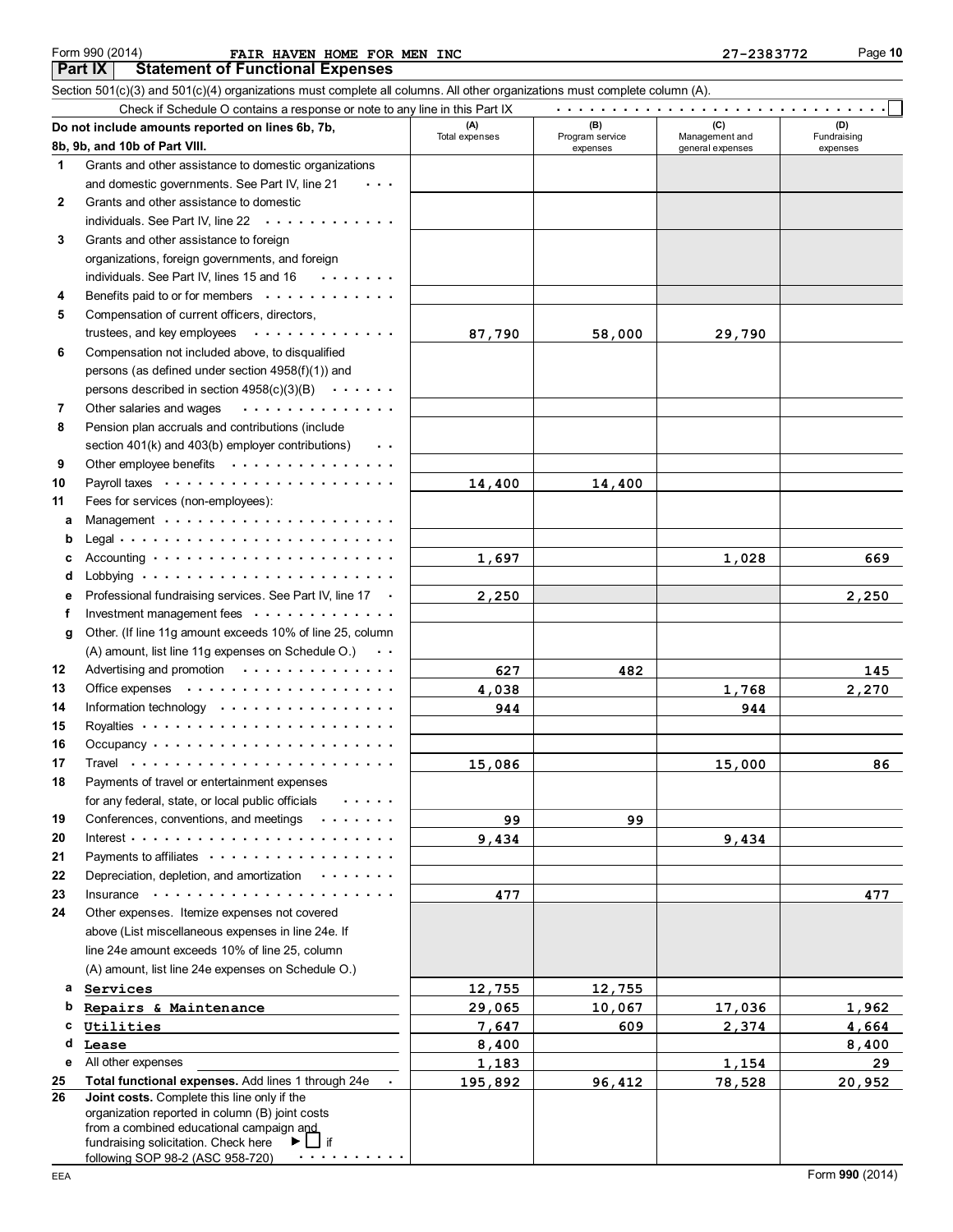| Form 990 (2014) | <b>INC</b><br><b>HAVEN HOME</b><br>FOR MEN<br><b>FAIR</b> | -2383772<br>ົາ 7 – | Page 11 |
|-----------------|-----------------------------------------------------------|--------------------|---------|
| <b>Part X</b>   | <b>Balance Sheet</b>                                      |                    |         |

|                             | Check if Schedule O contains a response or note to any line in this Part X |                                                                                                                                                                                                                               |                   |                |                 |  |  |
|-----------------------------|----------------------------------------------------------------------------|-------------------------------------------------------------------------------------------------------------------------------------------------------------------------------------------------------------------------------|-------------------|----------------|-----------------|--|--|
|                             |                                                                            |                                                                                                                                                                                                                               | (A)               |                | (B)             |  |  |
|                             |                                                                            |                                                                                                                                                                                                                               | Beginning of year |                | End of year     |  |  |
|                             | 1                                                                          | Cash - non-interest-bearing                                                                                                                                                                                                   | 14,067            | 1              | 8,128           |  |  |
|                             | $\mathbf 2$                                                                | Savings and temporary cash investments $\cdots \cdots \cdots \cdots \cdots \cdots \cdots$                                                                                                                                     |                   | $\mathbf{2}$   | 41,731          |  |  |
|                             | 3                                                                          |                                                                                                                                                                                                                               |                   | 3              |                 |  |  |
|                             | 4                                                                          |                                                                                                                                                                                                                               |                   | 4              |                 |  |  |
|                             | 5                                                                          | Loans and other receivables from current and former officers, directors,                                                                                                                                                      |                   |                |                 |  |  |
|                             |                                                                            | trustees, key employees, and highest compensated employees.                                                                                                                                                                   |                   |                |                 |  |  |
|                             |                                                                            |                                                                                                                                                                                                                               |                   | 5              |                 |  |  |
|                             | 6                                                                          | Loans and other receivables from other disqualified persons (as defined under section                                                                                                                                         |                   |                |                 |  |  |
|                             |                                                                            | $4958(f)(1)$ ), persons described in section $4958(c)(3)(B)$ , and contributing employers and                                                                                                                                 |                   |                |                 |  |  |
|                             |                                                                            | sponsoring organizations of section $501(c)(9)$ voluntary employees' beneficiary                                                                                                                                              |                   |                |                 |  |  |
|                             |                                                                            | organizations (see instructions). Complete Part II of Schedule L                                                                                                                                                              |                   | 6              |                 |  |  |
|                             | 7                                                                          | Notes and loans receivable, net                                                                                                                                                                                               |                   | $\overline{7}$ |                 |  |  |
| Assets                      | 8                                                                          | Inventories for sale or use                                                                                                                                                                                                   |                   | 8              |                 |  |  |
|                             | 9                                                                          | Prepaid expenses and deferred charges                                                                                                                                                                                         |                   | 9              |                 |  |  |
|                             | 10a                                                                        | Land, buildings, and equipment: cost or                                                                                                                                                                                       |                   |                |                 |  |  |
|                             |                                                                            | other basis. Complete Part VI of Schedule D $\cdots$ 10a<br>224,818                                                                                                                                                           |                   |                |                 |  |  |
|                             | b                                                                          | Less: accumulated depreciation $\cdots \cdots \cdots$ 10b<br>6,668                                                                                                                                                            | 200,000           | 10c            | 218,150         |  |  |
|                             | 11                                                                         |                                                                                                                                                                                                                               |                   | 11             |                 |  |  |
|                             | 12                                                                         | Investments - other securities. See Part IV, line $11 \cdot \cdot \cdot \cdot \cdot \cdot \cdot \cdot \cdot \cdot \cdot \cdot \cdot \cdot \cdot \cdot$                                                                        |                   | 12             |                 |  |  |
|                             | 13                                                                         | Investments - program-related. See Part IV, line 11                                                                                                                                                                           |                   | 13             |                 |  |  |
|                             | 14                                                                         | Intangible assets www.watchestra.com/watchestra.com/watchestra.com/watchestra.com/watchestra.com/watchestra.com/                                                                                                              |                   | 14             |                 |  |  |
|                             | 15                                                                         |                                                                                                                                                                                                                               |                   | 15             |                 |  |  |
|                             | 16                                                                         | <b>Total assets.</b> Add lines 1 through 15 (must equal line $34$ ) $\cdots$ $\cdots$ $\cdots$ $\cdots$                                                                                                                       | 214,067           | 16             | 268,009         |  |  |
|                             | 17                                                                         |                                                                                                                                                                                                                               |                   | 17             |                 |  |  |
|                             | 18                                                                         |                                                                                                                                                                                                                               |                   | 18             |                 |  |  |
|                             | 19                                                                         | Deferred revenue enterprise research and response research and response response to the person response to the                                                                                                                |                   | 19             |                 |  |  |
|                             | 20                                                                         |                                                                                                                                                                                                                               |                   | 20             |                 |  |  |
|                             | 21                                                                         | Escrow or custodial account liability. Complete Part IV of Schedule D<br>$\begin{array}{cccccccccccccc} \bullet & \bullet & \bullet & \bullet & \bullet & \bullet & \bullet & \bullet & \bullet & \bullet \end{array}$        |                   | 21             |                 |  |  |
|                             | 22                                                                         | Loans and other payables to current and former officers, directors,                                                                                                                                                           |                   |                |                 |  |  |
|                             |                                                                            | trustees, key employees, highest compensated employees, and                                                                                                                                                                   |                   |                |                 |  |  |
| Liabilities                 |                                                                            | disqualified persons. Complete Part II of Schedule L<br>.                                                                                                                                                                     |                   | 22             |                 |  |  |
|                             | 23                                                                         | Secured mortgages and notes payable to unrelated third parties                                                                                                                                                                | 130,298           | 23             | 162,531         |  |  |
|                             | 24                                                                         | Unsecured notes and loans payable to unrelated third parties<br>.                                                                                                                                                             |                   | 24             |                 |  |  |
|                             | 25                                                                         | Other liabilities (including federal income tax, payables to related third                                                                                                                                                    |                   |                |                 |  |  |
|                             |                                                                            | parties, and other liabilities not included on lines 17-24). Complete Part X                                                                                                                                                  |                   |                |                 |  |  |
|                             |                                                                            | of Schedule D                                                                                                                                                                                                                 |                   | 25             |                 |  |  |
|                             | 26                                                                         |                                                                                                                                                                                                                               | 130,298           | 26             | 162,531         |  |  |
|                             |                                                                            | Organizations that follow SFAS 117 (ASC 958), check here $\blacktriangleright \boxed{\times}$ and                                                                                                                             |                   |                |                 |  |  |
|                             |                                                                            | complete lines 27 through 29, and lines 33 and 34.                                                                                                                                                                            |                   |                |                 |  |  |
|                             | 27                                                                         |                                                                                                                                                                                                                               | 83,769            | 27             | 105,478         |  |  |
|                             | 28                                                                         |                                                                                                                                                                                                                               |                   | 28<br>29       |                 |  |  |
|                             | 29                                                                         | $\blacktriangleright$   and                                                                                                                                                                                                   |                   |                |                 |  |  |
|                             |                                                                            | Organizations that do not follow SFAS 117 (ASC 958), check here<br>complete lines 30 through 34.                                                                                                                              |                   |                |                 |  |  |
|                             |                                                                            | Capital stock or trust principal, or current funds                                                                                                                                                                            |                   | 30             |                 |  |  |
| Net Assets or Fund Balances | 30<br>31                                                                   | Paid-in or capital surplus, or land, building, or equipment fund<br>. <b>.</b>                                                                                                                                                |                   | 31             |                 |  |  |
|                             | 32                                                                         | Retained earnings, endowment, accumulated income, or other funds                                                                                                                                                              |                   | 32             |                 |  |  |
|                             | 33                                                                         |                                                                                                                                                                                                                               | 83,769            | 33             | 105,478         |  |  |
|                             | 34                                                                         | Total liabilities and net assets/fund balances extending the set of the set of the set of the set of the set of the set of the set of the set of the set of the set of the set of the set of the set of the set of the set of | 214,067           | 34             | 268,009         |  |  |
| EEA                         |                                                                            |                                                                                                                                                                                                                               |                   |                | Form 990 (2014) |  |  |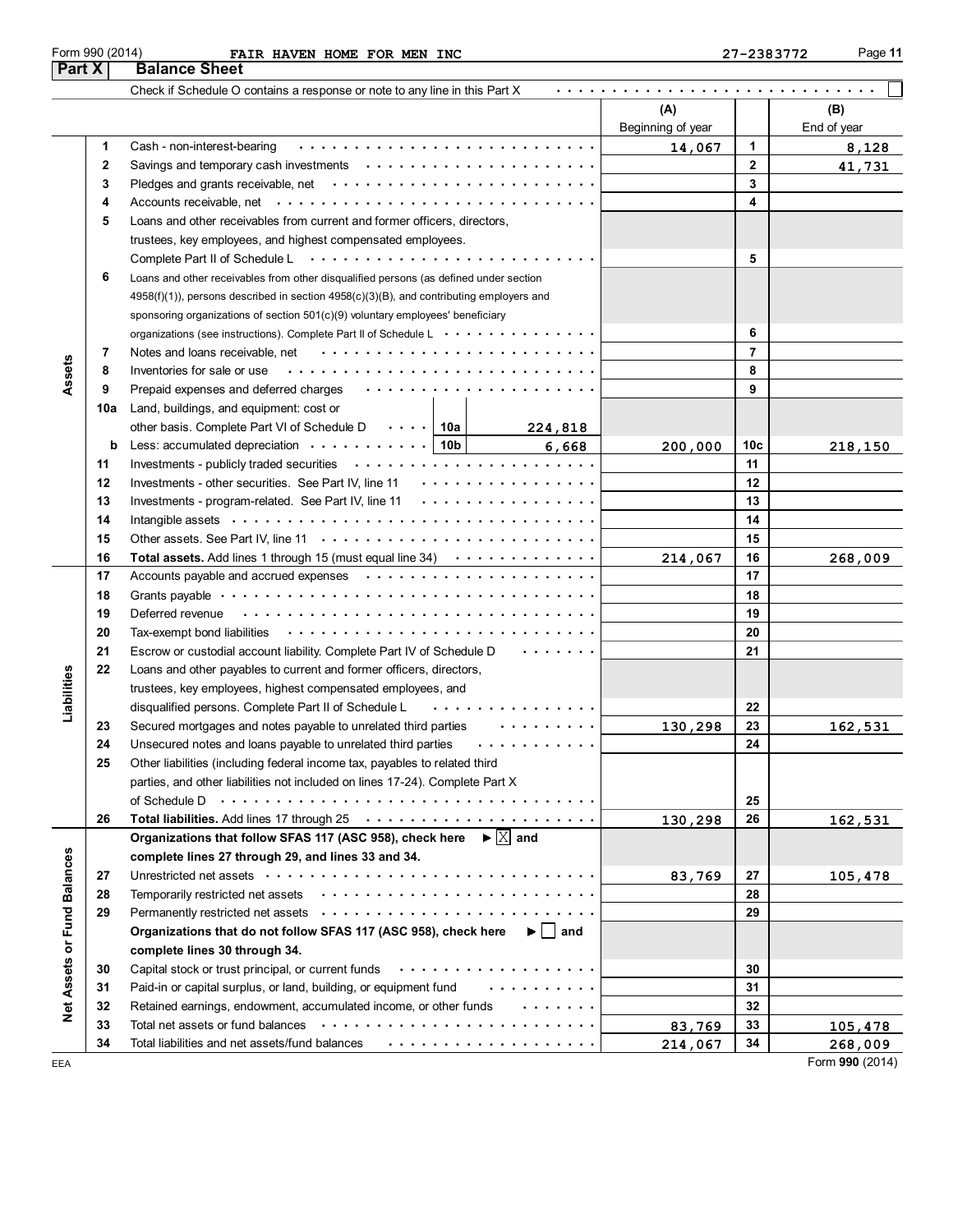|    | Form 990 (2014)<br>FAIR HAVEN HOME FOR MEN INC                                                                 | 27-2383772     |                |         | Page 12      |
|----|----------------------------------------------------------------------------------------------------------------|----------------|----------------|---------|--------------|
|    | <b>Reconciliation of Net Assets</b><br><b>Part XI</b>                                                          |                |                |         |              |
|    | Check if Schedule O contains a response or note to any line in this Part XI                                    |                |                |         |              |
| 1  | Total revenue (must equal Part VIII, column (A), line 12)                                                      | 1              |                | 204,074 |              |
| 2  | Total expenses (must equal Part IX, column (A), line 25)                                                       | $\mathbf{2}$   |                | 195,892 |              |
| 3  | Revenue less expenses. Subtract line 2 from line 1                                                             | 3              |                |         | 8,182        |
| 4  | Net assets or fund balances at beginning of year (must equal Part X, line 33, column (A))<br>.                 | 4              |                | 83,769  |              |
| 5  | Net unrealized gains (losses) on investments                                                                   | 5              |                |         |              |
| 6  | Donated services and use of facilities                                                                         | 6              |                |         |              |
| 7  | Investment expenses                                                                                            | $\overline{7}$ |                |         |              |
| 8  | Prior period adjustments                                                                                       | 8              |                | 13,527  |              |
| 9  | Other changes in net assets or fund balances (explain in Schedule O)                                           | 9              |                |         | 0            |
| 10 | Net assets or fund balances at end of year. Combine lines 3 through 9 (must equal Part X, line                 |                |                |         |              |
|    | 33, column (B))                                                                                                | 10             |                | 105,478 |              |
|    | <b>Part XII</b><br><b>Financial Statements and Reporting</b>                                                   |                |                |         |              |
|    | Check if Schedule O contains a response or note to any line in this Part XII                                   |                |                |         |              |
|    |                                                                                                                |                |                | Yes     | No           |
| 1  | ΙX<br>Accounting method used to prepare the Form 990:<br>Cash<br>Accrual<br>Other                              |                |                |         |              |
|    | If the organization changed its method of accounting from a prior year or checked "Other," explain in          |                |                |         |              |
|    | Schedule O.                                                                                                    |                |                |         |              |
|    | 2a Were the organization's financial statements compiled or reviewed by an independent accountant?             |                | 2a             | Χ       |              |
|    | If "Yes," check a box below to indicate whether the financial statements for the year were compiled or         |                |                |         |              |
|    | reviewed on a separate basis, consolidated basis, or both:                                                     |                |                |         |              |
|    | ΙXΙ<br>Separate basis<br><b>Consolidated basis</b><br>Both consolidated and separate basis                     |                |                |         |              |
|    | <b>b</b> Were the organization's financial statements audited by an independent accountant?                    |                | 2b             |         | Χ            |
|    | If "Yes," check a box below to indicate whether the financial statements for the year were audited on a        |                |                |         |              |
|    | separate basis, consolidated basis, or both:                                                                   |                |                |         |              |
|    | Separate basis<br><b>Consolidated basis</b><br>Both consolidated and separate basis                            |                |                |         |              |
|    | c If "Yes" to line 2a or 2b, does the organization have a committee that assumes responsibility for oversight  |                |                |         |              |
|    | of the audit, review, or compilation of its financial statements and selection of an independent accountant?   |                | 2c             | Χ       |              |
|    | If the organization changed either its oversight process or selection process during the tax year, explain in  |                |                |         |              |
|    | Schedule O.                                                                                                    |                |                |         |              |
|    | 3a As a result of a federal award, was the organization required to undergo an audit or audits as set forth in |                |                |         |              |
|    | the Single Audit Act and OMB Circular A-133?                                                                   |                | 3a             |         | Χ            |
|    | b If "Yes," did the organization undergo the required audit or audits? If the organization did not undergo the |                |                |         |              |
|    | required audit or audits, explain why in Schedule O and describe any steps taken to undergo such audits        | .              | 3 <sub>b</sub> |         |              |
|    |                                                                                                                |                |                |         | 0.00 (0.014) |

Form **990** (2014)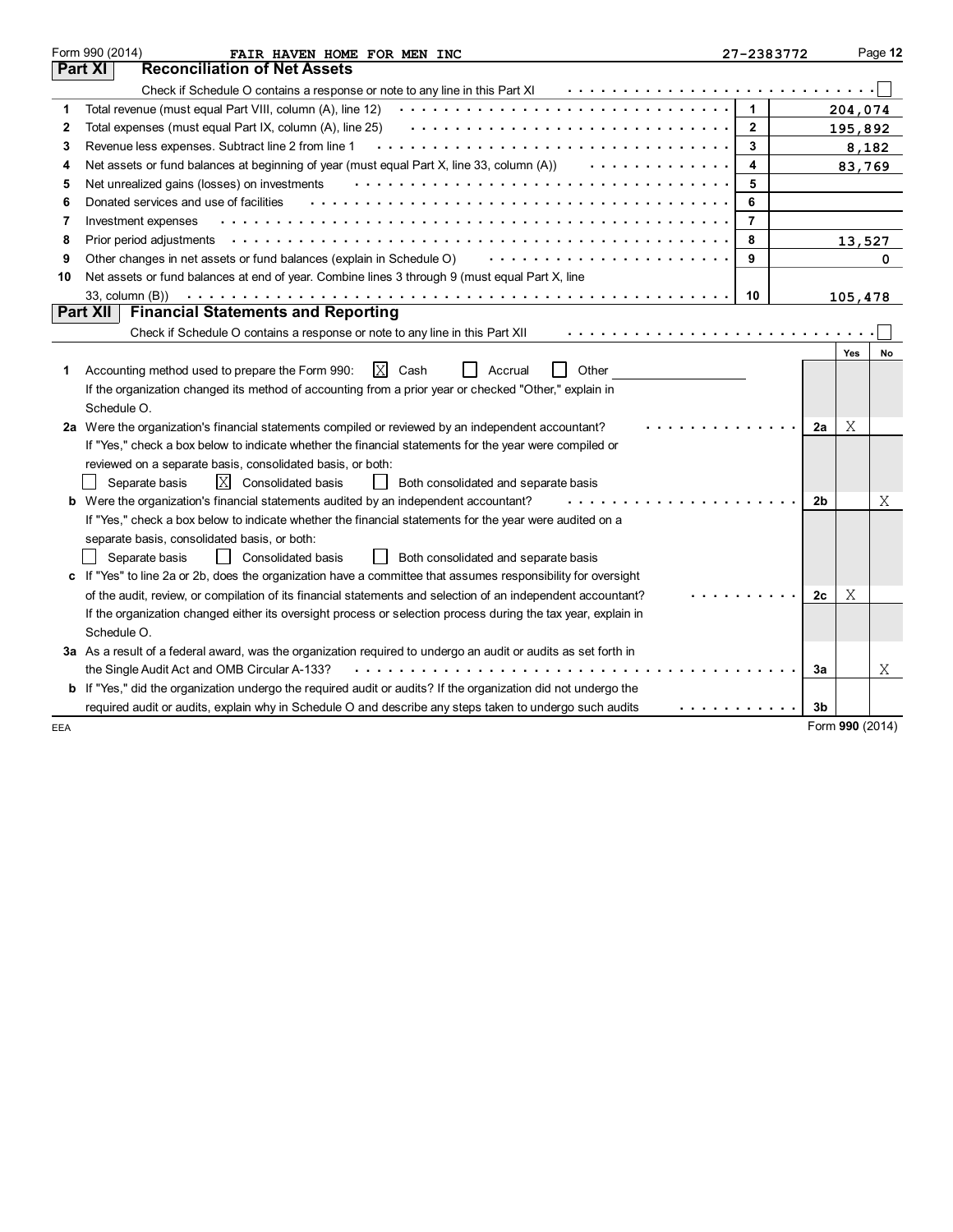Department of the Treasury

## **Public Charity Status and Public Support**

**(Form 990 or 990-EZ) Complete if the organization is a section 501(c)(3) organization or a section 4947(a)(1) nonexempt charitable trust.**

▶ Attach to Form 990 or Form 990-EZ. **Demetrical State of Public** Open to Public

**Inspection Information about Schedule A (Form 990 or 990-EZ) and its instructions is at www.irs.gov/form990.** Internal Revenue Service **Name of the organization Name in the organization Name is a set of the organization** number identification number **FAIR HAVEN HOME FOR MEN INC 27-2383772 Part I Reason for Public Charity Status** (All organizations must complete this part.) See instructions. The organization is not a private foundation because it is: (For lines 1 through 11, check only one box.) **1** A church, convention of churches, or association of churches described in **section 170(b)(1)(A)(i). 2** A school described in **section 170(b)(1)(A)(ii).** (Attach Schedule E.) **3**  $\mathbf{L}$ A hospital or a cooperative hospital service organization described in **section 170(b)(1)(A)(iii).** A medical research organization operated in conjunction with a hospital described in **section 170(b)(1)(A)(iii).** Enter the **4**  $\mathbf{L}$ hospital's name, city, and state: **5**  $\Box$ An organization operated for the benefit of a college or university owned or operated by a governmental unit described in **section 170(b)(1)(A)(iv).** (Complete Part II.) **6** A federal, state, or local government or governmental unit described in **section 170(b)(1)(A)(v).** An organization that normally receives a substantial part of its support from a governmental unit or from the general public  $\Box$ **7** described in **section 170(b)(1)(A)(vi).** (Complete Part II.) **8** A community trust described in **section 170(b)(1)(A)(vi).** (Complete Part II.) X**9** An organization that normally receives: (1) more than 33 1/3% of its support from contributions, membership fees, and gross receipts from activities related to its exempt functions - subject to certain exceptions, and (2) no more than 33 1/3% of its support from gross investment income and unrelated business taxable income (less section 511 tax) from businesses acquired by the organization after June 30, 1975. See **section 509(a)(2).** (Complete Part III.) **10** An organization organized and operated exclusively to test for public safety. See **section 509(a)(4).**  $\Box$ **11** An organization organized and operated exclusively for the benefit of, to perform the functions of, or to carry out the purposes of one or more publicly supported organizations described in **section 509(a)(1)** or **section 509(a)(2)**. See **section 509(a)(3).** Check the box in lines 11a through 11d that describes the type of supporting organization and complete lines 11e, 11f, and 11g. **a Type I.** A supporting organization operated, supervised, or controlled by its supported organization(s), typically by giving the supported organization(s) the power to regularly appoint or elect a majority of the directors or trustees of the supporting organization. **You must complete Part IV, Sections A and B. b**  $\Box$  **Type II.** A supporting organization supervised or controlled in connection with its supported organization(s), by having control or management of the supporting organization vested in the same persons that control or manage the supported organization(s). **You must complete Part IV, Sections A and C. c Type III functionally integrated.** A supporting organization operated in connection with, and functionally integrated with, its supported organization(s) (see instructions). **You must complete Part IV, Sections A, D, and E. d Type III non-functionally integrated.** A supporting organization operated in connection with its supported organization(s) that is not functionally integrated. The organization generally must satisfy a distribution requirement and an attentiveness requirement (see instructions). **You must complete Part IV, Sections A and D, and Part V. e**  $\Box$  Check this box if the organization received a written determination from the IRS that it is a Type I, Type II, Type III functionally integrated, or Type III non-functionally integrated supporting organization. Enter the number of supported organizations . . . . . . . . . . . . . . . . . . . . . . . . . . . . . . . . . . . . . . . . . **f** Provide the following information about the supported organization(s). **g (i)** Name of supported organization **(ii)** EIN **(iii)** Type of organization **(iv)** Is the organization **(v)** Amount of monetary **(vi)** Amount of (described on lines 1-9  $\parallel$  listed in your governing support (see other support (see above or IRC section  $\parallel$  document?  $\parallel$  instructions) instructions) (see instructions)) **Yes No (A) (B) (C) (D) (E)**

**2014**

OMB No. 1545-0047

EEA

**Total**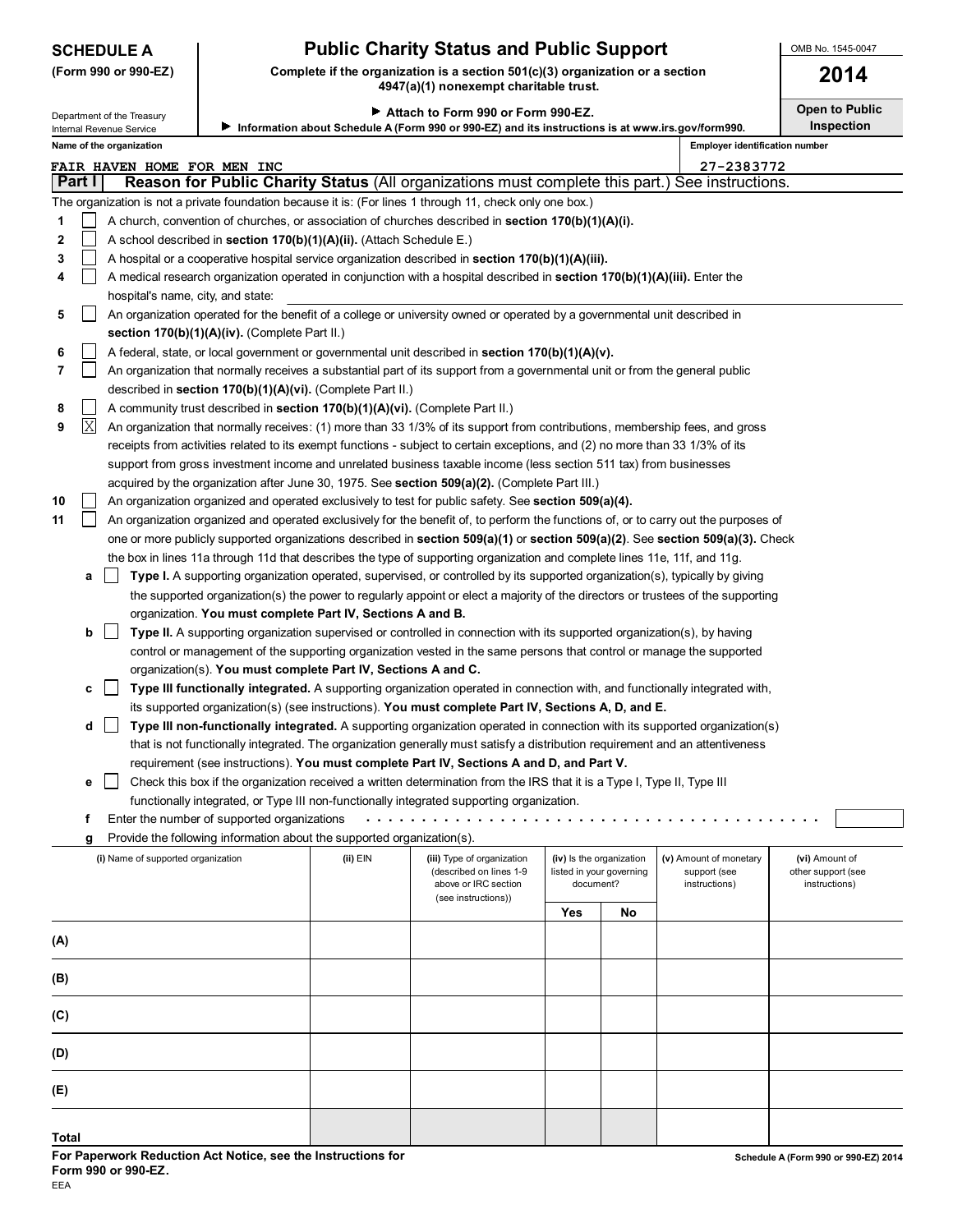|    | Schedule A (Form 990 or 990-EZ) 2014                                                                                                                                                | FAIR HAVEN HOME FOR MEN INC |          |            |            | 27-2383772 | Page 3         |
|----|-------------------------------------------------------------------------------------------------------------------------------------------------------------------------------------|-----------------------------|----------|------------|------------|------------|----------------|
|    | Support Schedule for Organizations Described in Section 509(a)(2)<br>Part III                                                                                                       |                             |          |            |            |            |                |
|    | (Complete only if you checked the box on line 9 of Part I or if the organization failed to qualify under Part II.                                                                   |                             |          |            |            |            |                |
|    | If the organization fails to qualify under the tests listed below, please complete Part II.)                                                                                        |                             |          |            |            |            |                |
|    | <b>Section A. Public Support</b>                                                                                                                                                    |                             |          |            |            |            |                |
|    | Calendar year (or fiscal year beginning in) ▶                                                                                                                                       | (a) 2010                    | (b) 2011 | $(c)$ 2012 | $(d)$ 2013 | (e) 2014   | (f) Total      |
|    |                                                                                                                                                                                     |                             |          |            |            |            |                |
| 1. | Gifts, grants, contributions, and membership fees                                                                                                                                   |                             |          |            |            |            |                |
|    | received. (Do not include any "unusual grants.")                                                                                                                                    | 96,080                      | 100,913  | 128,258    | 164,067    | 200,274    | 689,592        |
| 2  | Gross receipts from admissions, merchandise<br>sold or services performed, or facilities<br>furnished in any activity that is related to the<br>organization's tax-exempt purpose . |                             |          |            |            |            |                |
| 3  | Gross receipts from activities that are not an<br>unrelated trade or bus, under sec 513                                                                                             |                             |          |            |            |            |                |
|    |                                                                                                                                                                                     |                             |          |            |            |            |                |
| 4  | Tax revenues levied for the<br>organization's benefit and either paid<br>to or expended on its behalf                                                                               |                             |          |            |            |            |                |
| 5  | The value of services or facilities<br>furnished by a governmental unit to the<br>organization without charge • •                                                                   |                             |          |            |            |            |                |
| 6  | Total. Add lines 1 through 5                                                                                                                                                        | 96,080                      | 100,913  | 128,258    | 164,067    | 200,274    | 689,592        |
|    | <b>7a</b> Amounts included on lines 1, 2, and 3                                                                                                                                     |                             |          |            |            |            |                |
|    | received from disqualified persons                                                                                                                                                  |                             |          |            |            |            |                |
|    | <b>b</b> Amounts included on lines 2 and 3                                                                                                                                          |                             |          |            |            |            |                |
|    | received from other than disqualified<br>persons that exceed the greater of \$5,000                                                                                                 |                             |          |            |            |            |                |
|    | or 1% of the amount on line 13 for the year                                                                                                                                         |                             |          |            |            |            |                |
|    | <b>C</b> Add lines 7a and 7b $\cdots$ $\cdots$ $\cdots$ $\cdots$                                                                                                                    |                             |          |            |            |            |                |
| 8  | Public support (Subtract line 7c from<br>.<br>line 6.)                                                                                                                              |                             |          |            |            |            | 689,592        |
|    | <b>Section B. Total Support</b>                                                                                                                                                     |                             |          |            |            |            |                |
|    | Calendar year (or fiscal year beginning in) ▶                                                                                                                                       | (a) 2010                    | (b) 2011 | $(c)$ 2012 | $(d)$ 2013 | $(e)$ 2014 | (f) Total      |
| 9  | Amounts from line $6 \cdot \cdot \cdot \cdot \cdot \cdot$                                                                                                                           | 96,080                      | 100,913  | 128,258    | 164,067    | 200,274    | 689,592        |
|    | <b>10a</b> Gross income from interest, dividends,<br>payments received on securities loans, rents,                                                                                  |                             |          |            |            |            |                |
|    | royalties and income from similar sources                                                                                                                                           |                             |          |            |            |            |                |
|    | <b>b</b> Unrelated business taxable income (less<br>section 511 taxes) from businesses<br>acquired after June 30, 1975 $\cdots$                                                     |                             |          |            |            |            |                |
|    | $c$ Add lines 10a and 10b $\cdots$                                                                                                                                                  |                             |          |            |            |            |                |
| 11 | Net income from unrelated business                                                                                                                                                  |                             |          |            |            |            |                |
|    | activities not included in line 10b, whether<br>or not the business is regularly carried on                                                                                         |                             |          |            |            |            |                |
| 12 | Other income. Do not include gain or<br>loss from the sale of capital assets                                                                                                        |                             |          |            |            |            |                |
|    | (Explain in Part VI.)                                                                                                                                                               |                             |          |            |            |            |                |
|    | 13 Total support. (Add lines 9, 10c, 11,<br>and $12.$ ) $\cdots$ $\cdots$ $\cdots$ $\cdots$ $\cdots$ $\cdots$ $\cdots$                                                              | 96,080                      | 100,913  | 128,258    | 164,067    | 200,274    | 689,592        |
|    | 14 First five years. If the Form 990 is for the organization's first, second, third, fourth, or fifth tax year as a section 501(c)(3)                                               |                             |          |            |            |            |                |
|    | organization, check this box and stop here<br><b>Section C. Computation of Public Support Percentage</b>                                                                            |                             |          |            |            |            |                |
| 15 | Public support percentage for 2014 (line 8, column (f) divided by line 13, column (f))                                                                                              |                             |          |            | .          | 15         | %              |
| 16 | Public support percentage from 2013 Schedule A, Part III, line 15                                                                                                                   |                             |          |            |            | 16         | 100.00<br>$\%$ |
|    | Section D. Computation of Investment Income Percentage                                                                                                                              |                             |          |            |            |            |                |
| 17 | Investment income percentage for 2014 (line 10c, column (f) divided by line 13, column (f))                                                                                         |                             |          |            | .          | 17         | %<br>0.00      |
| 18 | Investment income percentage from 2013 Schedule A, Part III, line 17                                                                                                                |                             |          | .          |            | 18         | %              |
|    | 19a 33 1/3% support tests - 2014. If the organization did not check the box on line 14, and line 15 is more than 33 1/3%, and line                                                  |                             |          |            |            |            |                |
|    | 17 is not more than 33 1/3%, check this box and stop here. The organization qualifies as a publicly supported organization                                                          |                             |          |            |            |            | X              |
|    | <b>b</b> 33 1/3% support tests - 2013. If the organization did not check a box on line 14 or line 19a, and line 16 is more than 33 1/3%, and                                        |                             |          |            |            |            |                |
|    | line 18 is not more than 33 1/3%, check this box and stop here. The organization qualifies as a publicly supported organization                                                     |                             |          |            |            |            |                |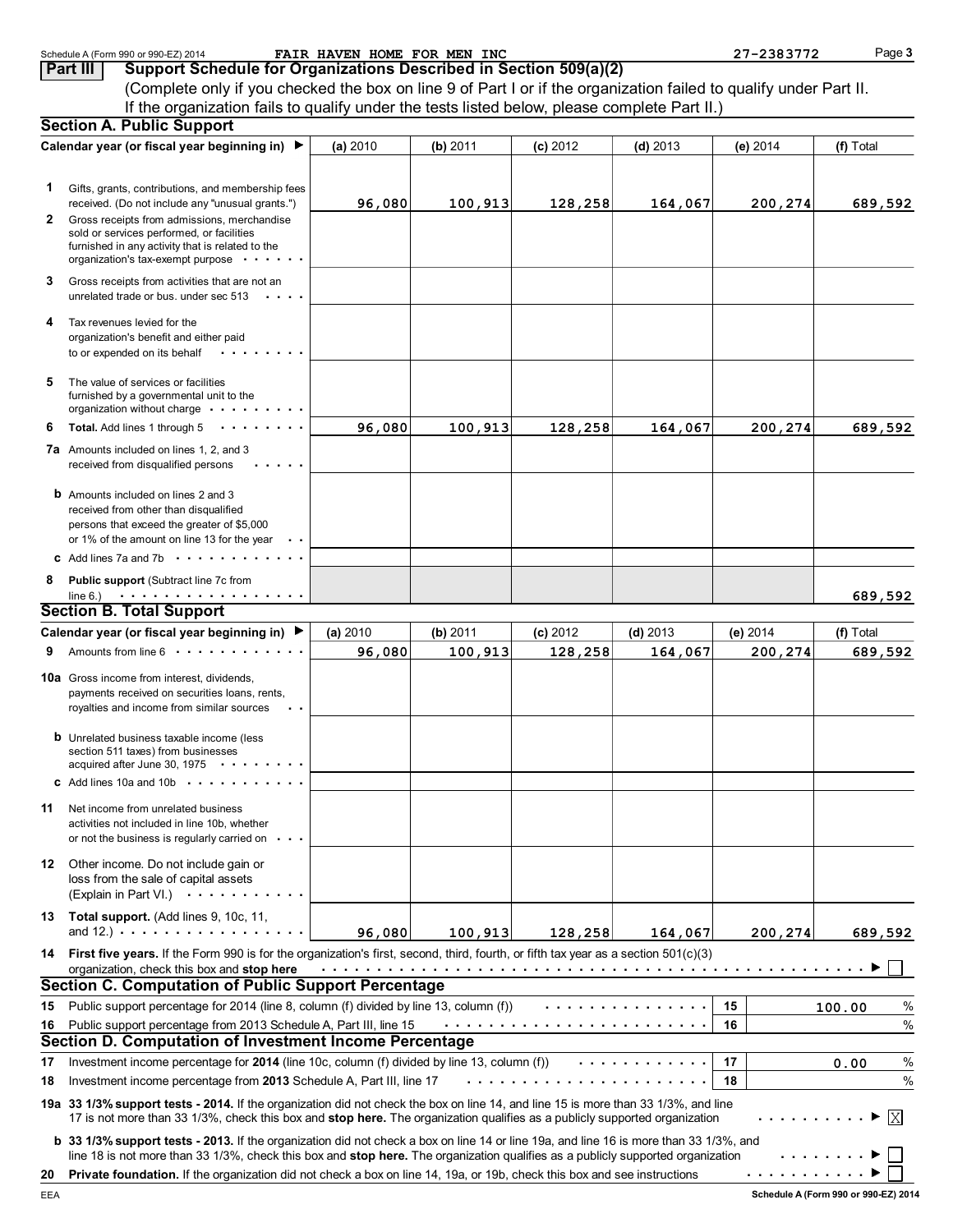**(Form 990, 990-EZ,** Department of the Treasury

Internal Revenue Service

## **Schedule B Schedule of Contributors**

**2014** OMB No. 1545-0047

**or 990-PF) Attach to Form 990, Form 990-EZ, or Form 990-PF.**

**Information about Schedule B (Form 990, 990-EZ, or 990-PF) and its instructions is at www.irs.gov/form990.**

**Organization type** (check one):

| Name of the organization | <b>Employer identification number</b> |
|--------------------------|---------------------------------------|
|--------------------------|---------------------------------------|

| 27-2383772<br>FAIR HAVEN HOME FOR MEN INC |  |
|-------------------------------------------|--|
|-------------------------------------------|--|

ь

| Filers of:         | Section:                                                                    |
|--------------------|-----------------------------------------------------------------------------|
| Form 990 or 990-EZ | $X$ 501(c)(3) (enter number) organization                                   |
|                    | $4947(a)(1)$ nonexempt charitable trust not treated as a private foundation |
|                    | 527 political organization                                                  |
| Form 990-PF        | 501(c)(3) exempt private foundation                                         |
|                    | 4947(a)(1) nonexempt charitable trust treated as a private foundation       |
|                    | 501(c)(3) taxable private foundation                                        |

Check if your organization is covered by the **General Rule** or a **Special Rule.**

**Note.** Only a section 501(c)(7), (8), or (10) organization can check boxes for both the General Rule and a Special Rule. See instructions.

### **General Rule**

 $\overline{\rm X}$   $\,$  For an organization filing Form 990, 990-EZ, or 990-PF that received, during the year, contributions totaling \$5,000  $\,$ or more (in money or property) from any one contributor. Complete Parts I and II. See instructions for determining a contributor's total contributions.

### **Special Rules**

For an organization described in section  $501(c)(3)$  filing Form 990 or 990-EZ that met the 33 1/3% support test of the regulations under sections 509(a)(1) and 170(b)(1)(A)(vi), that checked Schedule A (Form 990 or 990-EZ), Part II, line 13, 16a, or 16b, and that received from any one contributor, during the year, total contributions of the greater of **(1)** \$5,000 or **(2)** 2% of the amount on (i) Form 990, Part VIII, line 1h, or (ii) Form 990-EZ, line 1. Complete Parts I and II.

For an organization described in section 501(c)(7), (8), or (10) filing Form 990 or 990-EZ that received from any one contributor, during the year, total contributions of more than \$1,000 exclusively for religious, charitable, scientific, literary, or educational purposes, or for the prevention of cruelty to children or animals. Complete Parts I, II, and III.

For an organization described in section 501(c)(7), (8), or (10) filing Form 990 or 990-EZ that received from any one contributor, during the year, contributions exclusively for religious, charitable, etc., purposes, but no such contributions totaled more than \$1,000. If this box is checked, enter here the total contributions that were received during the year for an exclusively religious, charitable, etc., purpose. Do not complete any of the parts unless the **General Rule** applies to this organization because it received nonexclusively religious, charitable, etc., contributions totaling \$5,000 or more during the year \$ . . . . . . . . . . . . . . . . . . . . . . . . . . . . . . . . . .

**Caution.** An organization that is not covered by the General Rule and/or the Special Rules does not file Schedule B (Form 990, 990-EZ, or 990-PF), but it **must** answer "No" on Part IV, line 2, of its Form 990; or check the box on line H of its Form 990-EZ or on its Form 990-PF, Part I, line 2, to certify that it does not meet the filing requirements of Schedule B (Form 990, 990-EZ, or 990-PF).

**For Paperwork Reduction Act Notice, see the Instructions for Form 990, 990-EZ, or 990-PF. Schedule B (Form 990, 990-EZ, or 990-PF) (2014)** EEA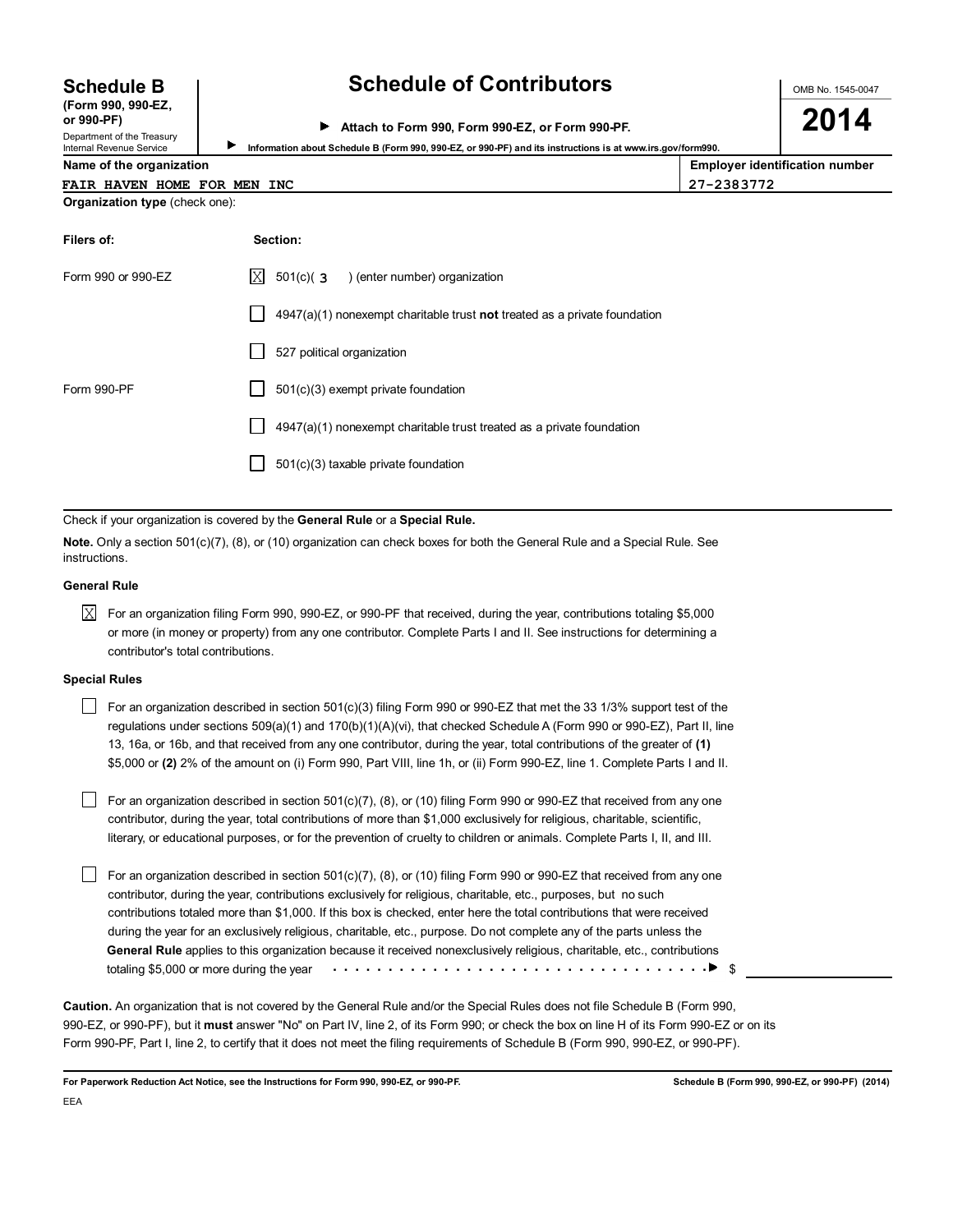| Schedule B (Form 990, 990-EZ, or 990-PF) (2014) |
|-------------------------------------------------|
|-------------------------------------------------|

**2** Page **Name of organization Employer identification number**

**FAIR HAVEN HOME FOR MEN INC 27-2383772**

| Part I       | Contributors (see instructions). Use duplicate copies of Part I if additional space is needed. |                                   |                                                                                                       |  |  |  |  |
|--------------|------------------------------------------------------------------------------------------------|-----------------------------------|-------------------------------------------------------------------------------------------------------|--|--|--|--|
| (a)<br>No.   | (b)<br>Name, address, and ZIP + 4                                                              | (c)<br><b>Total contributions</b> | (d)<br><b>Type of contribution</b>                                                                    |  |  |  |  |
| $\mathbf{1}$ | LIFE BAPTIST CHURCH<br>PO BOX 1236<br>SAINT STEPHEN, SC 29479                                  | \$<br>17,710                      | Person<br>X<br><b>Payroll</b><br><b>Noncash</b><br>(Complete Part II for<br>noncash contributions.)   |  |  |  |  |
| (a)<br>No.   | (b)<br>Name, address, and ZIP + 4                                                              | (c)<br><b>Total contributions</b> | (d)<br><b>Type of contribution</b>                                                                    |  |  |  |  |
|              |                                                                                                | \$                                | Person<br><b>Payroll</b><br><b>Noncash</b><br>(Complete Part II for<br>noncash contributions.)        |  |  |  |  |
| (a)<br>No.   | (b)<br>Name, address, and ZIP + 4                                                              | (c)<br><b>Total contributions</b> | (d)<br><b>Type of contribution</b>                                                                    |  |  |  |  |
|              |                                                                                                | \$                                | Person<br><b>Payroll</b><br><b>Noncash</b><br>(Complete Part II for<br>noncash contributions.)        |  |  |  |  |
| (a)<br>No.   | (b)<br>Name, address, and ZIP + 4                                                              | (c)<br><b>Total contributions</b> | (d)<br><b>Type of contribution</b>                                                                    |  |  |  |  |
|              |                                                                                                | \$                                | <b>Person</b><br><b>Payroll</b><br><b>Noncash</b><br>(Complete Part II for<br>noncash contributions.) |  |  |  |  |
| (a)<br>No.   | (b)<br>Name, address, and ZIP + 4                                                              | (c)<br><b>Total contributions</b> | (d)<br>Type of contribution                                                                           |  |  |  |  |
|              |                                                                                                | \$                                | Person<br><b>Payroll</b><br><b>Noncash</b><br>(Complete Part II for<br>noncash contributions.)        |  |  |  |  |
| (a)<br>No.   | (b)<br>Name, address, and ZIP + 4                                                              | (c)<br><b>Total contributions</b> | (d)<br>Type of contribution                                                                           |  |  |  |  |
|              |                                                                                                | \$                                | <b>Person</b><br><b>Payroll</b><br><b>Noncash</b><br>(Complete Part II for<br>noncash contributions.) |  |  |  |  |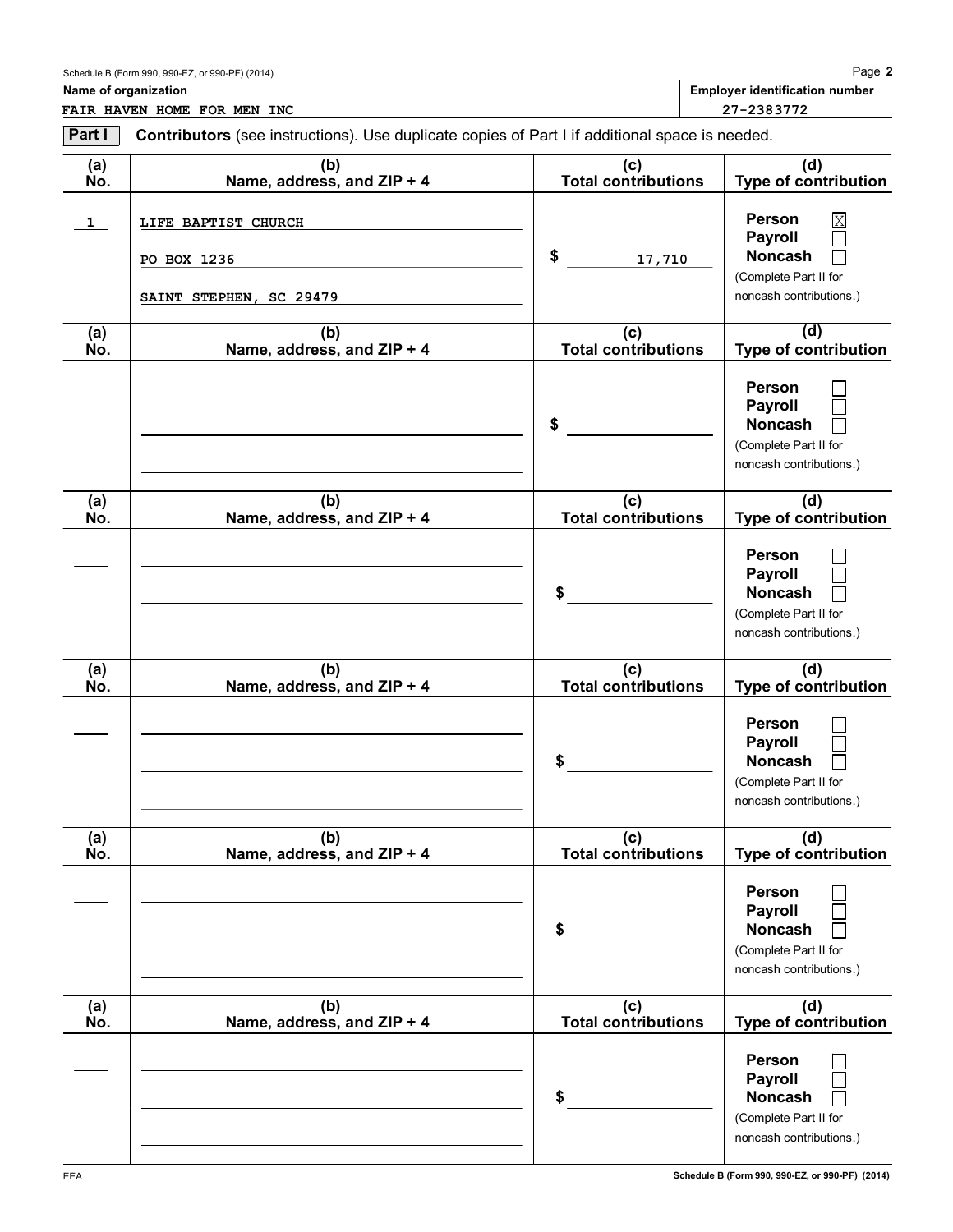| <b>SCHEDULE D</b><br>(Form 990) |                                 | <b>Supplemental Financial Statements</b>                                                      | OMB No. 1545-0047                                                                                                                                                                                                                                            |                      |                                       |
|---------------------------------|---------------------------------|-----------------------------------------------------------------------------------------------|--------------------------------------------------------------------------------------------------------------------------------------------------------------------------------------------------------------------------------------------------------------|----------------------|---------------------------------------|
|                                 |                                 | Complete if the organization answered "Yes," to Form 990,                                     | 2014                                                                                                                                                                                                                                                         |                      |                                       |
|                                 |                                 | Part IV, line 6, 7, 8, 9, 10, 11a, 11b, 11c, 11d, 11e, 11f, 12a, or 12b.                      |                                                                                                                                                                                                                                                              |                      |                                       |
|                                 | Department of the Treasury      |                                                                                               | Attach to Form 990.                                                                                                                                                                                                                                          |                      | Open to Public                        |
|                                 | Internal Revenue Service        |                                                                                               | Information about Schedule D (Form 990) and its instructions is at www.irs.gov/form990.                                                                                                                                                                      |                      | Inspection                            |
|                                 | Name of the organization        |                                                                                               |                                                                                                                                                                                                                                                              |                      | <b>Employer identification number</b> |
| Part I                          |                                 | FAIR HAVEN HOME FOR MEN INC                                                                   | Organizations Maintaining Donor Advised Funds or Other Similar Funds or Accounts.                                                                                                                                                                            |                      | 27-2383772                            |
|                                 |                                 | Complete if the organization answered "Yes" to Form 990, Part IV, line 6.                     |                                                                                                                                                                                                                                                              |                      |                                       |
|                                 |                                 |                                                                                               | (a) Donor advised funds                                                                                                                                                                                                                                      |                      | (b) Funds and other accounts          |
| 1                               |                                 | Total number at end of year $\cdots \cdots \cdots$                                            |                                                                                                                                                                                                                                                              |                      |                                       |
| 2                               |                                 | Aggregate value of contributions to (during year)                                             |                                                                                                                                                                                                                                                              |                      |                                       |
| 3                               |                                 | Aggregate value of grants from (during year)<br>$\cdot$ .                                     |                                                                                                                                                                                                                                                              |                      |                                       |
| 4                               | Aggregate value at end of year  |                                                                                               |                                                                                                                                                                                                                                                              |                      |                                       |
| 5                               |                                 |                                                                                               | Did the organization inform all donors and donor advisors in writing that the assets held in donor advised                                                                                                                                                   |                      |                                       |
|                                 |                                 | funds are the organization's property, subject to the organization's exclusive legal control? |                                                                                                                                                                                                                                                              |                      | Yes<br>No                             |
| 6                               |                                 |                                                                                               | Did the organization inform all grantees, donors, and donor advisors in writing that grant funds can be used<br>only for charitable purposes and not for the benefit of the donor or donor advisor, or for any other purpose                                 |                      |                                       |
|                                 |                                 | conferring impermissible private benefit?                                                     |                                                                                                                                                                                                                                                              |                      | Yes<br>No                             |
| Part II                         |                                 | <b>Conservation Easements.</b>                                                                |                                                                                                                                                                                                                                                              |                      |                                       |
|                                 |                                 |                                                                                               | Complete if the organization answered "Yes" to Form 990, Part IV, line 7.                                                                                                                                                                                    |                      |                                       |
| 1                               |                                 | Purpose(s) of conservation easements held by the organization (check all that apply).         |                                                                                                                                                                                                                                                              |                      |                                       |
|                                 |                                 | Preservation of land for public use (e.g., recreation or education)                           | Preservation of a historically important land area                                                                                                                                                                                                           |                      |                                       |
|                                 | Protection of natural habitat   |                                                                                               | Preservation of a certified historic structure                                                                                                                                                                                                               |                      |                                       |
|                                 | Preservation of open space      |                                                                                               |                                                                                                                                                                                                                                                              |                      |                                       |
| 2                               |                                 |                                                                                               | Complete lines 2a through 2d if the organization held a qualified conservation contribution in the form of a conservation                                                                                                                                    |                      |                                       |
|                                 |                                 | easement on the last day of the tax year.                                                     |                                                                                                                                                                                                                                                              |                      | Held at the End of the Tax Year       |
| а                               |                                 | Total number of conservation easements<br>Total acreage restricted by conservation easements  |                                                                                                                                                                                                                                                              | 2a<br>2 <sub>b</sub> |                                       |
| b<br>c                          |                                 | Number of conservation easements on a certified historic structure included in (a)            |                                                                                                                                                                                                                                                              | 2c                   |                                       |
| d                               |                                 | Number of conservation easements included in (c) acquired after 8/17/06, and not on a         |                                                                                                                                                                                                                                                              |                      |                                       |
|                                 |                                 | historic structure listed in the National Register                                            |                                                                                                                                                                                                                                                              | 2d                   |                                       |
| 3                               |                                 |                                                                                               | Number of conservation easements modified, transferred, released, extinguished, or terminated by the organization during the                                                                                                                                 |                      |                                       |
|                                 | tax year                        |                                                                                               |                                                                                                                                                                                                                                                              |                      |                                       |
| 4                               |                                 | Number of states where property subject to conservation easement is located                   |                                                                                                                                                                                                                                                              |                      |                                       |
| 5                               |                                 |                                                                                               | Does the organization have a written policy regarding the periodic monitoring, inspection, handling of                                                                                                                                                       |                      |                                       |
|                                 |                                 | violations, and enforcement of the conservation easements it holds?                           |                                                                                                                                                                                                                                                              |                      | Yes<br>No                             |
| 6                               |                                 |                                                                                               | Staff and volunteer hours devoted to monitoring, inspecting, and enforcing conservation easements during the year                                                                                                                                            |                      |                                       |
|                                 |                                 |                                                                                               |                                                                                                                                                                                                                                                              |                      |                                       |
| 7                               | $\blacktriangleright$ \$        |                                                                                               | Amount of expenses incurred in monitoring, inspecting, and enforcing conservation easements during the year                                                                                                                                                  |                      |                                       |
| 8                               |                                 |                                                                                               | Does each conservation easement reported on line 2(d) above satisfy the requirements of section 170(h)(4)(B)(i)                                                                                                                                              |                      |                                       |
|                                 | and section $170(h)(4)(B)(ii)?$ |                                                                                               |                                                                                                                                                                                                                                                              |                      | $\mathsf{L}$<br><b>Yes</b><br>No      |
| 9                               |                                 |                                                                                               | In Part XIII, describe how the organization reports conservation easements in its revenue and expense statement, and                                                                                                                                         |                      |                                       |
|                                 |                                 |                                                                                               | balance sheet, and include, if applicable, the text of the footnote to the organization's financial statements that describes the                                                                                                                            |                      |                                       |
|                                 |                                 | organization's accounting for conservation easements.                                         |                                                                                                                                                                                                                                                              |                      |                                       |
|                                 | Part III                        |                                                                                               | Organizations Maintaining Collections of Art, Historical Treasures, or Other Similar Assets.                                                                                                                                                                 |                      |                                       |
|                                 |                                 |                                                                                               | Complete if the organization answered "Yes" to Form 990, Part IV, line 8.                                                                                                                                                                                    |                      |                                       |
| 1a                              |                                 |                                                                                               | If the organization elected, as permitted under SFAS 116 (ASC 958), not to report in its revenue statement and balance sheet                                                                                                                                 |                      |                                       |
|                                 |                                 |                                                                                               | works of art, historical treasures, or other similar assets held for public exhibition, education, or research in furtherance of                                                                                                                             |                      |                                       |
|                                 |                                 |                                                                                               | public service, provide, in Part XIII, the text of the footnote to its financial statements that describes these items.                                                                                                                                      |                      |                                       |
| b                               |                                 |                                                                                               | If the organization elected, as permitted under SFAS 116 (ASC 958), to report in its revenue statement and balance sheet<br>works of art, historical treasures, or other similar assets held for public exhibition, education, or research in furtherance of |                      |                                       |
|                                 |                                 | public service, provide the following amounts relating to these items:                        |                                                                                                                                                                                                                                                              |                      |                                       |
|                                 |                                 |                                                                                               |                                                                                                                                                                                                                                                              |                      | $\blacktriangleright$ s               |
|                                 |                                 |                                                                                               |                                                                                                                                                                                                                                                              |                      | $\blacktriangleright$ \$              |
| 2                               |                                 |                                                                                               | If the organization received or held works of art, historical treasures, or other similar assets for financial gain, provide the                                                                                                                             |                      |                                       |
|                                 |                                 | following amounts required to be reported under SFAS 116 (ASC 958) relating to these items:   |                                                                                                                                                                                                                                                              |                      |                                       |
| a                               |                                 |                                                                                               |                                                                                                                                                                                                                                                              |                      | $\blacktriangleright$ s               |
| b                               |                                 |                                                                                               |                                                                                                                                                                                                                                                              |                      | ►s                                    |
|                                 |                                 | For Paperwork Reduction Act Notice, see the Instructions for Form 990.                        |                                                                                                                                                                                                                                                              |                      | Schedule D (Form 990) 2014            |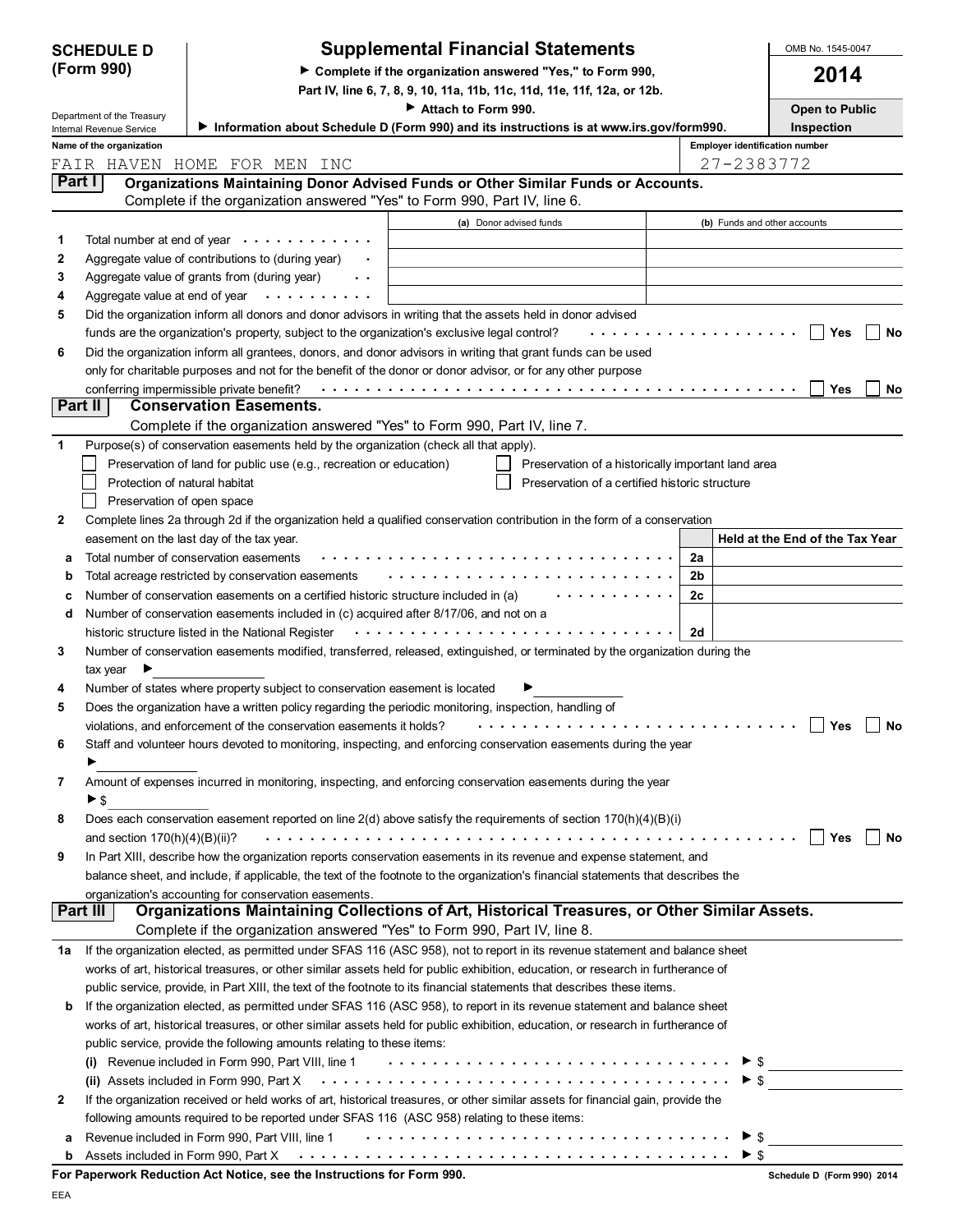|                 | FAIR HAVEN HOME FOR MEN INC<br>Schedule D (Form 990) 2014                                                                        |                  |                           |                         |                    | 27-2383772           |                            |                     | Page 2 |
|-----------------|----------------------------------------------------------------------------------------------------------------------------------|------------------|---------------------------|-------------------------|--------------------|----------------------|----------------------------|---------------------|--------|
| <b>Part III</b> | Organizations Maintaining Collections of Art, Historical Treasures, or Other Similar Assets (continued)                          |                  |                           |                         |                    |                      |                            |                     |        |
| 3               | Using the organization's acquisition, accession, and other records, check any of the following that are a significant use of its |                  |                           |                         |                    |                      |                            |                     |        |
|                 | collection items (check all that apply):                                                                                         |                  |                           |                         |                    |                      |                            |                     |        |
| a               | Public exhibition                                                                                                                |                  | Loan or exchange programs |                         |                    |                      |                            |                     |        |
| b               | Scholarly research                                                                                                               | e                | Other                     |                         |                    |                      |                            |                     |        |
| c               | Preservation for future generations                                                                                              |                  |                           |                         |                    |                      |                            |                     |        |
| 4               | Provide a description of the organization's collections and explain how they further the organization's exempt purpose in Part   |                  |                           |                         |                    |                      |                            |                     |        |
|                 | XIII.                                                                                                                            |                  |                           |                         |                    |                      |                            |                     |        |
| 5               | During the year, did the organization solicit or receive donations of art, historical treasures, or other similar                |                  |                           |                         |                    |                      |                            |                     |        |
|                 | assets to be sold to raise funds rather than to be maintained as part of the organization's collection?                          |                  |                           |                         |                    | .                    |                            | Yes                 | No     |
|                 | Part IV<br><b>Escrow and Custodial Arrangements.</b>                                                                             |                  |                           |                         |                    |                      |                            |                     |        |
|                 | Complete if the organization answered "Yes" to Form 990, Part IV, line 9, or reported an amount on Form                          |                  |                           |                         |                    |                      |                            |                     |        |
|                 | 990, Part X, line 21.                                                                                                            |                  |                           |                         |                    |                      |                            |                     |        |
| 1a              | Is the organization an agent, trustee, custodian or other intermediary for contributions or other assets not                     |                  |                           |                         |                    |                      |                            |                     |        |
|                 | included on Form 990, Part X?                                                                                                    |                  |                           |                         |                    |                      |                            | Yes                 | No     |
| b               | If "Yes," explain the arrangement in Part XIII and complete the following table:                                                 |                  |                           |                         |                    |                      |                            |                     |        |
|                 |                                                                                                                                  |                  |                           |                         |                    |                      | Amount                     |                     |        |
| с               | Beginning balance                                                                                                                |                  |                           |                         |                    | 1с                   |                            |                     |        |
| d               | Additions during the year                                                                                                        |                  |                           |                         |                    | 1d                   |                            |                     |        |
| е               | Distributions during the year                                                                                                    |                  |                           |                         |                    | 1е                   |                            |                     |        |
| f               | Ending balance                                                                                                                   |                  |                           |                         |                    | 1f                   |                            |                     |        |
| 2a              | Did the organization include an amount on Form 990, Part X, line 21, for escrow or custodial account liability?                  |                  |                           |                         |                    |                      | .    Yes                   |                     | No     |
| b               | If "Yes," explain the arrangement in Part XIII. Check here if the explanation has been provided in Part XIII                     |                  |                           |                         |                    | .                    |                            |                     |        |
| <b>Part V</b>   | <b>Endowment Funds.</b>                                                                                                          |                  |                           |                         |                    |                      |                            |                     |        |
|                 | Complete if the organization answered "Yes" to Form 990, Part IV, line 10.                                                       |                  |                           |                         |                    |                      |                            |                     |        |
|                 |                                                                                                                                  |                  |                           |                         |                    |                      |                            |                     |        |
|                 |                                                                                                                                  | (a) Current year |                           | (b) Prior year          | (c) Two years back | (d) Three years back |                            | (e) Four years back |        |
| 1a              | Beginning of year balance<br>.                                                                                                   |                  |                           |                         |                    |                      |                            |                     |        |
| b               | Contributions                                                                                                                    |                  |                           |                         |                    |                      |                            |                     |        |
| с               | Net investment earnings, gains, and                                                                                              |                  |                           |                         |                    |                      |                            |                     |        |
|                 |                                                                                                                                  |                  |                           |                         |                    |                      |                            |                     |        |
| d               | .<br>Grants or scholarships                                                                                                      |                  |                           |                         |                    |                      |                            |                     |        |
| е               | Other expenditures for facilities and                                                                                            |                  |                           |                         |                    |                      |                            |                     |        |
|                 | programs                                                                                                                         |                  |                           |                         |                    |                      |                            |                     |        |
| f               | Administrative expenses<br>.                                                                                                     |                  |                           |                         |                    |                      |                            |                     |        |
| g               | .<br>End of year balance                                                                                                         |                  |                           |                         |                    |                      |                            |                     |        |
| 2               | Provide the estimated percentage of the current year end balance (line 1g, column (a)) held as:                                  |                  |                           |                         |                    |                      |                            |                     |        |
|                 | Board designated or quasi-endowment                                                                                              | %                |                           |                         |                    |                      |                            |                     |        |
| b               | $\%$<br>Permanent endowment ▶                                                                                                    |                  |                           |                         |                    |                      |                            |                     |        |
| c               | Temporarily restricted endowment                                                                                                 | $\%$             |                           |                         |                    |                      |                            |                     |        |
|                 | The percentages in lines 2a, 2b, and 2c should equal 100%.                                                                       |                  |                           |                         |                    |                      |                            |                     |        |
| За              | Are there endowment funds not in the possession of the organization that are held and administered for the                       |                  |                           |                         |                    |                      |                            |                     |        |
|                 | organization by:                                                                                                                 |                  |                           |                         |                    |                      |                            | Yes                 | No     |
|                 | unrelated organizations<br>$\mathbf{u}$                                                                                          |                  |                           |                         |                    |                      | 3a(i)                      |                     |        |
|                 | (ii) related organizations                                                                                                       |                  |                           |                         |                    |                      | 3a(ii)                     |                     |        |
| b               | If "Yes" to 3a(ii), are the related organizations listed as required on Schedule R?                                              |                  |                           |                         |                    |                      | 3b                         |                     |        |
| 4               | Describe in Part XIII the intended uses of the organization's endowment funds.                                                   |                  |                           |                         |                    |                      |                            |                     |        |
|                 | <b>Part VI</b><br>Land, Buildings, and Equipment.                                                                                |                  |                           |                         |                    |                      |                            |                     |        |
|                 | Complete if the organization answered "Yes" to Form 990, Part IV, line 11a. See Form 990, Part X, line 10.                       |                  |                           |                         |                    |                      |                            |                     |        |
|                 | Description of property                                                                                                          |                  | (a) Cost or other basis   | (b) Cost or other basis |                    | (c) Accumulated      |                            | (d) Book value      |        |
|                 |                                                                                                                                  |                  | (investment)              | (other)                 |                    | depreciation         |                            |                     |        |
| 1a              | Land                                                                                                                             |                  |                           |                         | 200,000            |                      |                            | 200,000             |        |
| b               | <b>Buildings</b>                                                                                                                 |                  |                           |                         | 10,518             |                      |                            | 10,518              |        |
| c               | Leasehold improvements                                                                                                           |                  |                           |                         |                    |                      |                            |                     |        |
| d               | Equipment<br>$\sim$ 100 $\sim$                                                                                                   |                  |                           |                         | 14,300             | 6,668                |                            | 7,632               |        |
| е               | Other                                                                                                                            |                  |                           |                         |                    |                      |                            |                     |        |
|                 | Total. Add lines 1a through 1e. (Column (d) must equal Form 990, Part X, column (B), line 10c.)                                  |                  |                           |                         |                    | ▶<br>.               |                            |                     |        |
|                 |                                                                                                                                  |                  |                           |                         |                    |                      |                            | 218,150             |        |
| EEA             |                                                                                                                                  |                  |                           |                         |                    |                      | Schedule D (Form 990) 2014 |                     |        |

**Schedule D (Form 990) 2014**